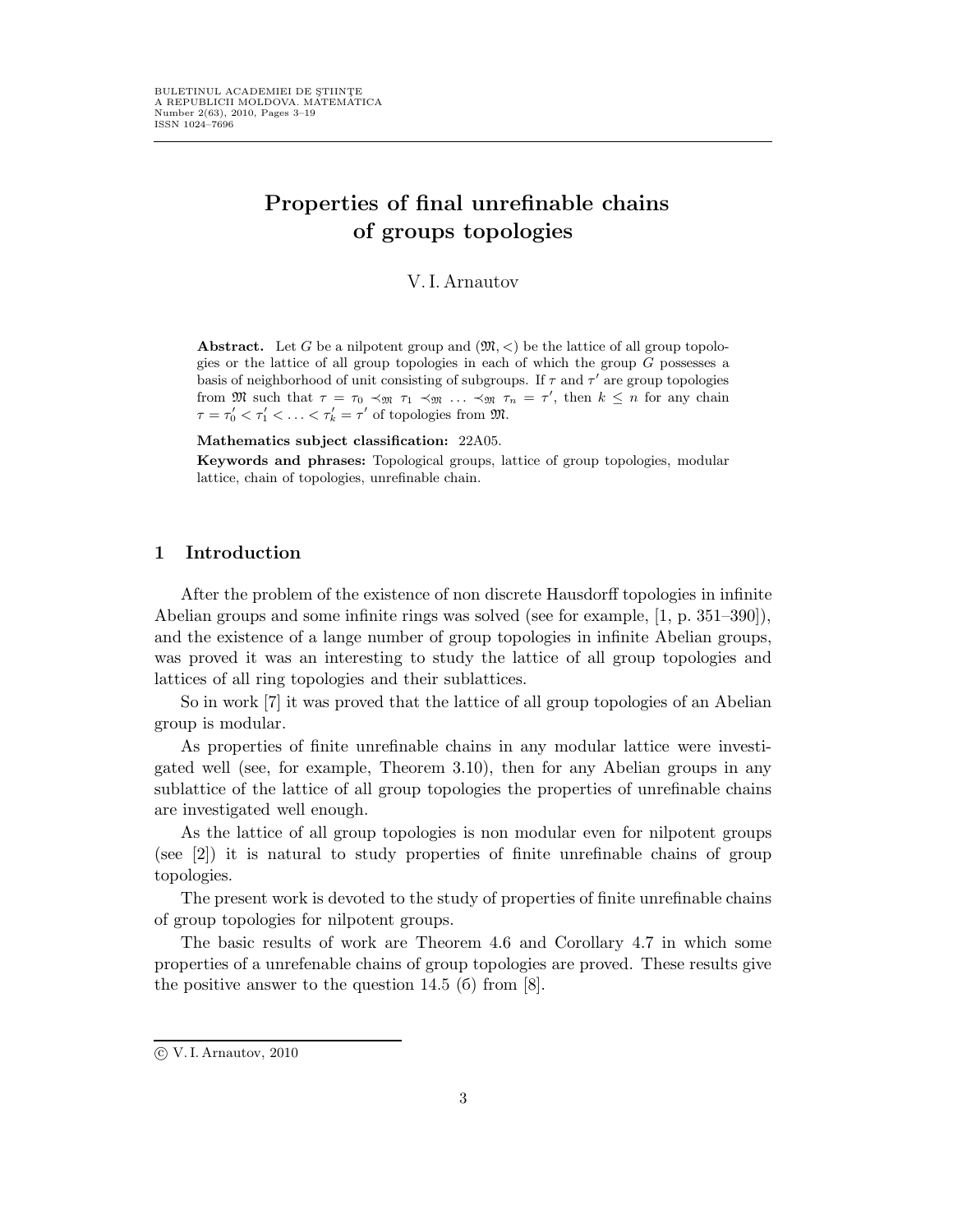# 2 Notations

In this work if another will be not stipulated we shall use the following notations:

2.1. N is the set of all natural numbers.

- **2.2.**  $G(\cdot)$  or simply G is a group.
- **2.3**. If G is a group, A and  $B \subseteq G$  then we shall put:

 $\langle A \rangle$  is the subgroup of the group G which is generated by the set A and  $[A, B] = \{a \cdot b \cdot a^{-1} \cdot b^{-1} | a \in A, b \in B\}.$ 

**2.4**. By induction, for any natural number  $k$  we shall define a normal subgroup  $G_{[k]}$  of the group G as follows:

Put  $G_{[0]} = G$  and take as  $G_{[k+1]}$  a subgroup generated by the set  $[G_{[k]}, G]$ , i.e.  $G_{[k+1]} = <[G_{[k]}, G] >.$ 

By induction on number i it is easily checked that  $G_{[i]}$  is a normal subgroup of the group  $G$ .

**2.5**. If  $\tau_1$  and  $\tau_2$  are topologies on a set X, then we shall consider, that  $\tau_1 \leq \tau_2$ , if  $\tau_1 \subseteq \tau_2$ .

**2.6.** If I is some normal subgroup of a group  $G$  it is easy to notice then the set  $\{I\}$  satisfies conditions 3.6.1 - 3.6.5 (see below Remark 3.6) and hence it sets on the group G some group topology for which this set is a basis of neighborhoods of unit.

We shall denote this topology by  $\tau(I)$ .

**2.7.** Let  $(G, \tau)$  be a topological group and I be some normal subgroup of the group G. If  $\Omega$  is some basis of neighborhoods of unit in the topological group  $(G, \tau)$ , then it is easy to notice that the set  $\{V \cap I | V \in \Omega\}$  satisfies conditions 3.6.1 – 3.6.5 (see below Remark 3.6) and hence it sets on the group  $G$  some group topology for which this set is a basis of neighborhoods of unit.

We shall denote this topology by  $\tau_I$ .

**2.8.** Let  $(G, \tau)$  be a topological group and I is some normal subgroup of the group G. If  $\Omega$  is some basis of neighborhoods of unit in the topological group  $(G, \tau)$ then it is easy to notice that the set  $\{V \cdot I | V \in \Omega\}$  satisfies conditions 3.6.1 – 3.6.5 (see below Remark 3.6) and hence it sets on the group  $G$  some group topology for which this set is a basis of neighborhoods of unit.

This topology we shall designate by  $\tau \cdot I$ .

**2.9**. If  $(X, \leq)$  is a partially ordered set,  $S \subseteq X$  and  $a, b \in X$ , then:

- We consider that  $a = inf_X S$  if  $a \leq x$  for any element  $x \in S$  and if  $d \in X$  is an element such that  $d \leq x$  for all  $x \in S$ , then  $d \leq a$ ;

- We consider that  $b = \sup_{X} S$  if  $b \geq x$  for any element  $x \in S$  and if  $d \in X$  is an element such that  $d \geq x$  for all  $x \in S$ , then  $d \geq b$ .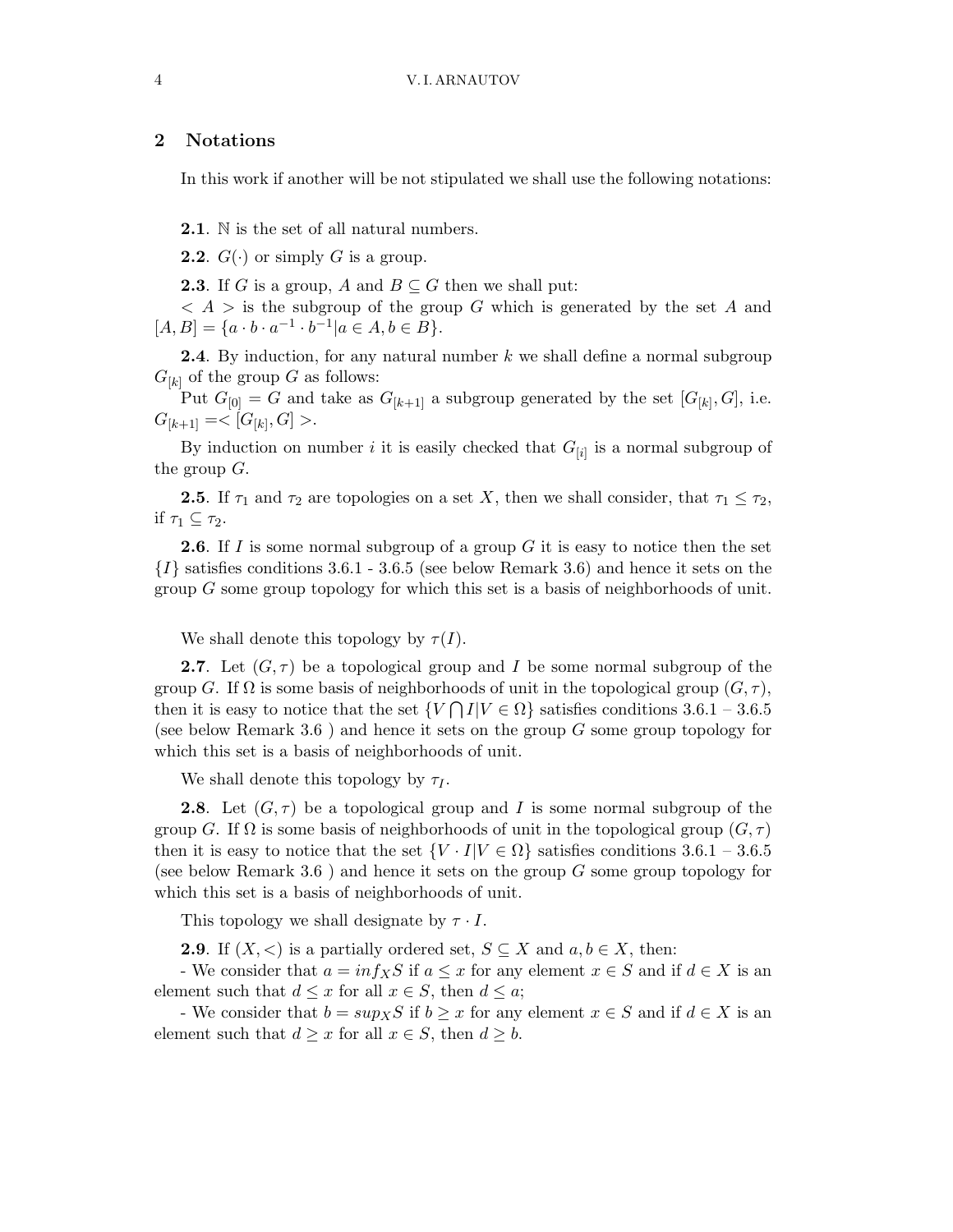# 3 Definitions and auxiliary results

Results of this section have been received by the author of present article together with I. V. Vdovichenko. As by the moment of preparation of present article they are not published, then for completeness of the statement we adduce them.

- **3.1. Definition** (see [3, 5, 6]). A partially ordered set  $(X, j)$  is called:
- A lattice if for any two elements  $a, b \in X$  there exist  $inf_X\{a, b\}$  and  $sup_X\{a, b\}$ ;
- A full lattice if for any nonempty subset  $S \subseteq X$  there exist  $inf_X S$  and  $sup_X S$ .

**3.2. Remark.** If  $(G, \tau)$  is a topological group, then from one definitions of right and left uniform structures in  $(G, \tau)$  (see [4, p. 224, Definition 1]) the following statement easily follows:

In a topological group  $(G, \tau)$  right and left uniform structures coincide if and only if for any neighborhood  $V_0$  of unit there exists a neighborhood  $V_1$  of unit such that  $g \cdot V_1 \cdot g^{-1} \subseteq V_0$  for any element  $g \in G$ .

**3.3. Definition** (see [1, 4]). A topological group  $(G, \tau)$  is called precompact if for any neighborhood V of unit in  $(G, \tau)$  there exists a finite subset  $S \subseteq G$  such that  $G = S \cdot V$ .

**3.4. Remark.** As  $G = G^{-1}$  and  $(S \cdot V)^{-1} = V^{-1} \cdot S^{-1}$  then a topological group  $(G, \tau)$  is precompact if and only if for any neighborhood V of unit in  $(G, \tau)$  there exist a finite subset  $S \subseteq G$  such that  $G = V \cdot S$ .

**3.5. Proposition.** If the topological group  $(G, \tau)$  is precompact then in  $(G, \tau)$ the right and left uniform structures coincide.

**Proof.** Let  $V_0$  be a neighborhood of unit in the topological group  $(G, \tau)$  and  $V_1$ be a neighborhood of unit in topological group  $(G, \tau)$  such that  $V_1 \cdot V_1 \cdot V_1^{-1} \subseteq V_0$ . There is a finite subset S in G such that  $V_1 \cdot S = G$  and there exists a neighborhood  $V_2$  of unit in  $(G, \tau)$  such that  $V_2 \subseteq V_1$  and  $g \cdot V_2 \cdot g^{-1} \subseteq V_1$  for any  $g \in S$ .

If  $g \in G$  then  $g = v \cdot h$  for some  $v \in V_1$  and  $h \in S$ . Then

$$
g \cdot V_2 \cdot g^{-1} = (v \cdot h) \cdot V_2 \cdot (v \cdot h)^{-1} = v \cdot (h \cdot V_2 \cdot h^{-1}) \cdot v^{-1} \subseteq V_1 \cdot V_1 \cdot V_1^{-1} \subseteq V_0.
$$

The proposition is completely proved.

**3.6. Remark** (see [4, p. 203, Proposition 1]). Let G be a group and  $\Omega$  be a set of subsets of the group  $G$  such that the following conditions are true:

**3.6.1.**  $e \in V$  for any  $V \in \Omega$ ;

**3.6.2**. For any V and U from  $\Omega$  there exists such  $W \in \Omega$  that  $W \subseteq V \cap U$ ;

**3.6.3**. For any  $V \in \Omega$  there exists such  $U \in \Omega$  that  $U^{-1} \subseteq V$ ;

**3.6.4**. For any  $V \in \Omega$  there exists such  $U \in \Omega$  that  $U \cdot U \subseteq V$ ;

**3.6.5**. For any  $V \in \Omega$  and any element  $q \in G$  there exists such  $U \in \Omega$  that  $g \cdot U \cdot g^{-1} \subseteq V$ .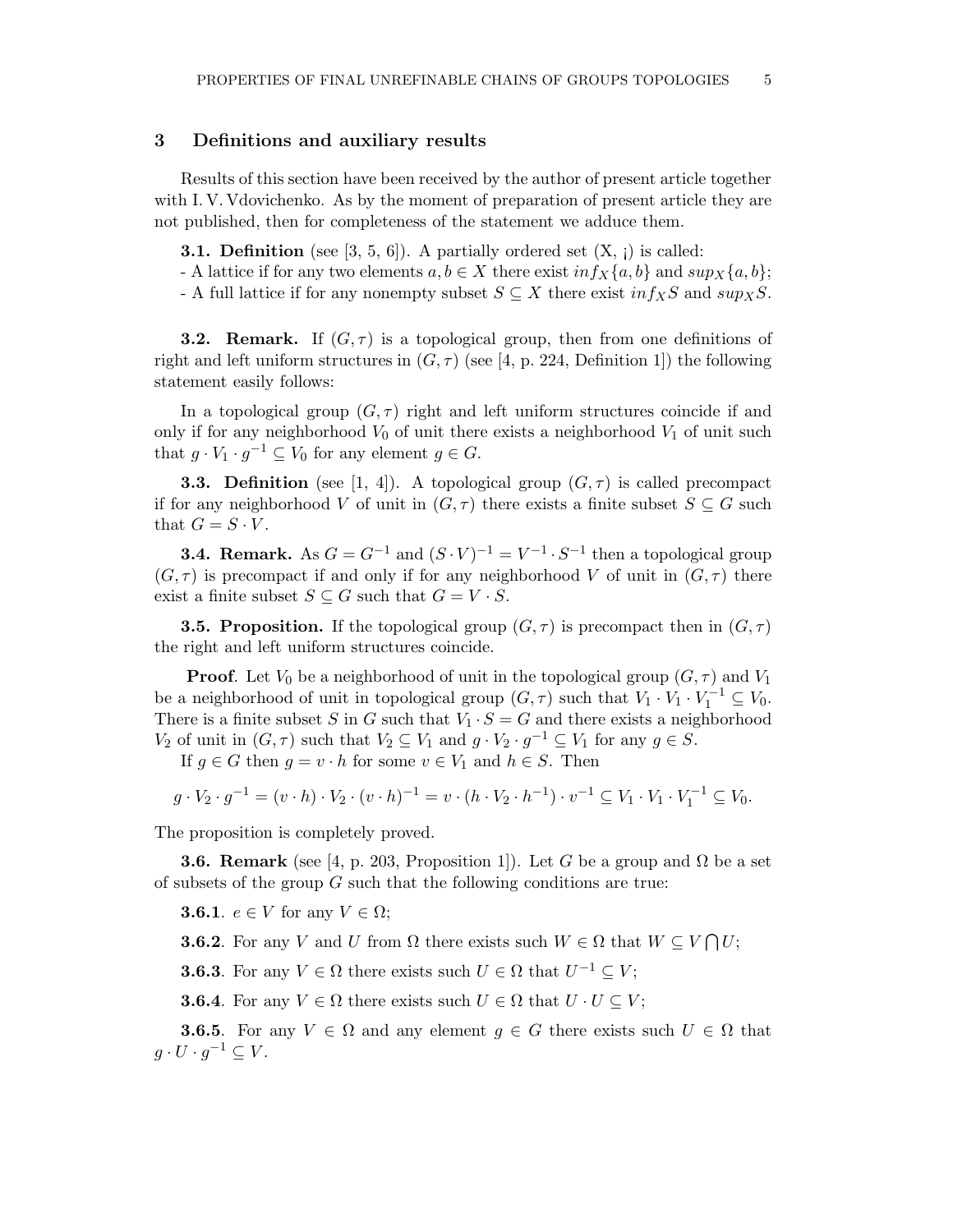Then on the group G there exists the unique group topology  $\tau$  such that  $\Omega$  is a basis of neighborhoods of unit in the topological group  $(G, \tau)$ .

**3.7. Proposition.** For any group  $G$  the following statements are true:

**3.7.1**. The set  $\mathfrak{M}$  of all group topologies on the group G with order which was defined in 2.5, is a full lattice;

**3.7.2.** The set  $\mathfrak{G}$  of all group topologies on the group G in each of which the topological group possesses a basis of neighborhoods of unit consisting of subgroups with order which has been defined in 2.5, is a full lattice;

**3.7.3**. The set  $\mathfrak{N}$  of all group topologies on the group G in each of which the topological group possesses a basis of neighborhoods of unit consisting of normal subgroups with order which has been defined in 2.5, is a full lattice;

**3.7.4.** The set  $\mathfrak{S}$  of all group topologies on the group G in each of which right and left uniform structures coincide with order which is defined in 2.5, is a full lattice;

**3.7.5.** The set  $\mathfrak{C}$  of all group topologies on the group G in each of which the topological group is a precompact group with order which is defined in 2.5, is a full lattice.

#### Proof.

**3.7.1**. In the beginning we shall show that there exists  $sup_{\mathfrak{M}}\mathcal{S}$  for any nonempty subset  $S \subset \mathfrak{M}$ .

For each group topology  $\tau \in \mathcal{S}$  we shall choose some basis  $\Omega_{\tau}$  of neighborhoods of unit in the topological group  $(G, \tau)$  and also we shall consider the set  $\Omega = \bigcup \Omega_{\tau}$ . If  $\tau \in \mathcal{S}$ 

 $\widetilde{\Omega}$  is the set of all finite subsets of the set  $\Omega,$  then for every  $\Delta \in \widetilde{\Omega}$  take  $\widetilde{W}_{\Delta} = -\bigcap$  $V\in\Delta$  $V.$ 

Show that the set  $\Theta = \{W_{\Delta} | \Delta \in \Omega\}$  satisfies conditions 3.6.1 – 3.6.5 of Remark 3.6.

As  $e \in V$  for any  $V \in \Omega$  then  $e \in W_{\Delta}$  for any  $\Delta \in \widetilde{\Omega}$ , i.e. the condition 3.6.1 is executed.

Let  $\Delta_1 \in \widetilde{\Omega}$  and  $\Delta_2 \in \widetilde{\Omega}$ . If  $\Delta = \Delta_1 \bigcup \Delta_2$ , then  $\Delta \in \widetilde{\Omega}$ , and  $\widetilde{W}_{\Delta} = \widetilde{W}_{\Delta_1} \cap \widetilde{W}_{\Delta_2}$ , i.e. the condition 3.6.2 is executed.

Let  $\Delta = \{V_1, \ldots, V_s\} \in \tilde{\Omega}$ . As  $(G, \tau)$  is a topological group for any  $\tau \in \mathfrak{M}$  then for any  $1 \leq i \leq s$  there exists  $U_i \in \Omega$  such that  $U_i^{-1} \subseteq V_i$ . Then  $\Delta' = \{U_1, \ldots, U_s\} \in \widetilde{\Omega}$ , and

$$
\widetilde{W}_{\Delta'}^{-1} = \left(\bigcap_{i=1}^s U_i\right)^{-1} \subseteq \bigcap_{i=1}^s U_i^{-1} \subseteq \bigcap_{i=1}^s V_i = \widetilde{W}_{\Delta},
$$

i.e. the condition 3.6.3 is executed.

Let  $\Delta = \{V_1, \ldots, V_s\} \in \tilde{\Omega}$ . As  $(G, \tau)$  is a topological group for any  $\tau \in \mathfrak{M}$  then for any  $1 \leq i \leq s$  there exists  $U_i \in \Omega$  such that  $U_i \cdot U_i \subseteq V_i$ . Then  $\Delta' = \{U_1, \ldots, U_s\} \in \widetilde{\Omega}$ ,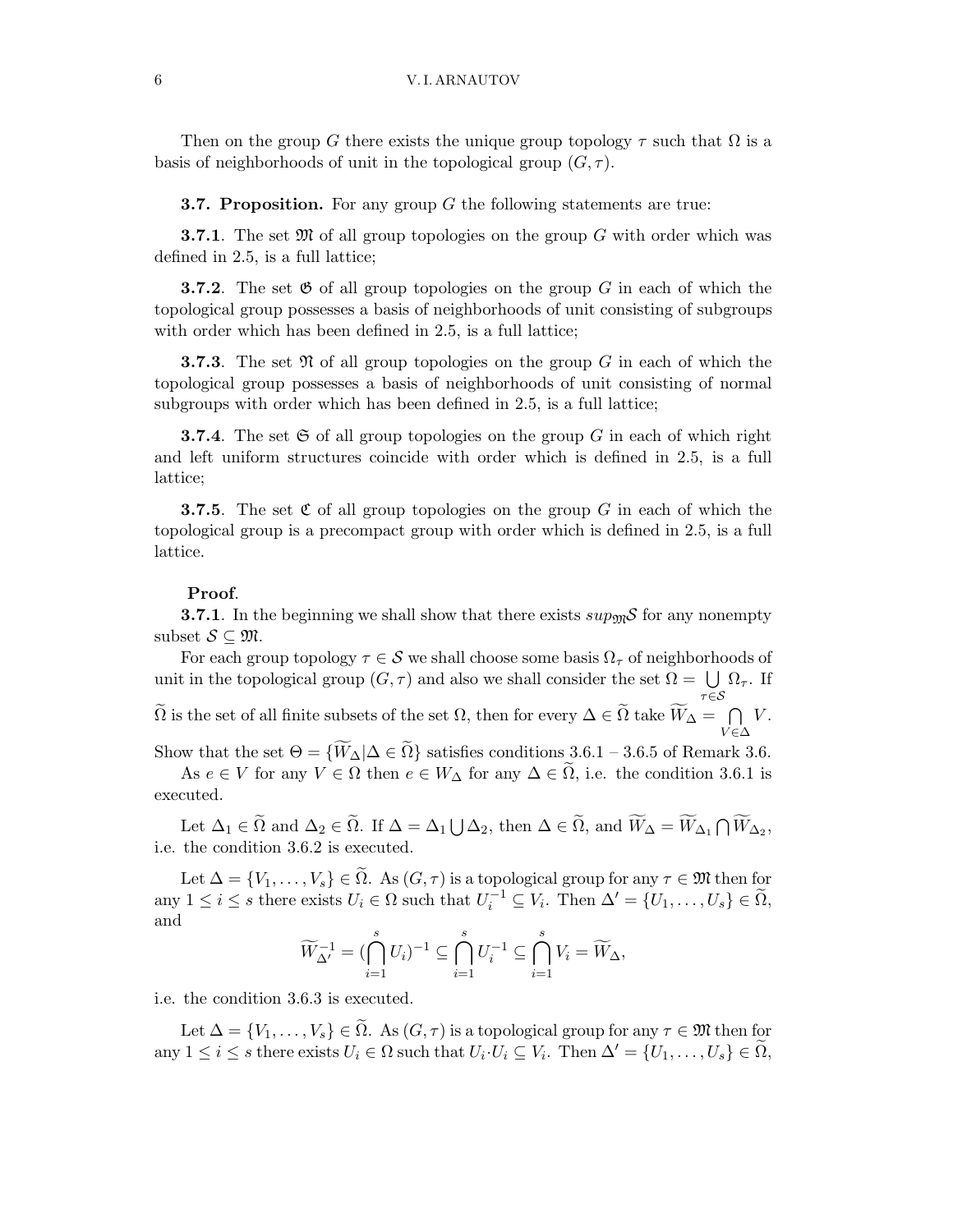and

$$
\widetilde{W}_{\Delta'}\cdot \widetilde{W}_{\Delta'}=(\bigcap_{i=1}^s U_i)\cdot (\bigcap_{i=1}^s U_i)\subseteq \bigcap_{i=1}^s (U_i\cdot U_i)\subseteq \bigcap_{i=1}^s V_i=\widetilde{W}_{\Delta},
$$

i.e. the condition 3.6.4 is executed.

Let  $\Delta = \{V_1, \ldots, V_s\} \in \tilde{\Omega}$  and  $g \in G$ . As  $(G, \tau)$  is a topological group then for any  $\tau \in \mathfrak{M}$  for any  $1 \leq i \leq s$  there exists  $U_i \in \Omega$  such that  $g \cdot U_i \cdot g^{-1} \subseteq V_i$ . Then  $\Delta' = \{U_1, \ldots, U_s\} \in \Omega$ , and

$$
g \cdot \widetilde{W}_{\Delta'} \cdot g^{-1} = g \cdot \bigoplus_{i=1}^s U_i \cdot g^{-1} \subseteq \bigcap_{i=1}^s (g \cdot U_i \cdot g^{-1}) \subseteq \bigcap_{i=1}^s V_i = \widetilde{W}_{\Delta},
$$

i.e. the condition 3.6.5 is executed.

According to Remark 3.6, on the group G there exists a group topology  $\tau^* \in \mathcal{M}$ in which the set  $\Theta = \{W_{\Delta} | \Delta \in \Omega\}$  is a basis of neighborhoods of unit.

As  $\Omega_{\tau} \subseteq \Theta$  for any topology  $\tau \in \mathcal{S}$  then  $\tau \leq \tau^*$  for any topology  $\tau \in \mathcal{S}$ .

Let now  $\tau' \in \mathfrak{M}$  be a group topology on group G such that  $\tau \leq \tau'$  for any topology  $\tau \in \mathcal{S}$ .

Then any subset  $V \in \Omega$  is a neighborhood of unit in the topological group  $(G, \tau')$ . If  $\overline{W}_{\Delta} \in \Theta$ , then  $\overline{W}_{\Delta}$  is the intersection of finite number of sets from  $\Omega$ , and hence, it is a neighborhood of unit in the topological group  $(G, \tau')$ .

Hence  $\tau * \leq \tau'$ . So, we have proved that  $\tau* = \sup_{\mathfrak{M}} S$ .

Now show that in  $\mathfrak{M}$  there exists  $inf_{\mathfrak{M}} S$  for any nonempty subsets  $S \subseteq \mathfrak{M}$ .

Consider the set  $\mathcal{S}' = \{ \tau' \in \mathfrak{M} | \tau' \leq \tau \text{ for all } \tau \in \mathcal{S} \}.$  As the set  $\mathcal{S}'$  contains the anti-discrete topology then  $S' \neq \emptyset$ . Then, as it was proved above, in M there exists  $\widetilde{\tau} = sup_{\mathfrak{M}}\mathcal{S}'.$ 

Show that  $\tilde{\tau} = inf_{\mathfrak{M}}S$ .

If  $\tau \in S$ , then  $\tau' \leq \tau$  for all  $\tau' \in S'$ . Then (see 2.9)  $\tilde{\tau} = \sup_{\mathfrak{M}} S' \leq \tau$  for all  $\tau \in \mathcal{S}$ .

Moreover, if  $\tau'' \leq \tau$  for all  $\tau \in S$ , then  $\tau'' \in S'$ , and hence,  $\tau'' \leq \sup_{\mathfrak{M}} S' = \tilde{\tau}$ . Then  $\tilde{\tau} = in f_{\mathfrak{M}} S$ .

The statement 3.7.1 is proved.

**3.7.2**. Let  $\emptyset \neq \mathcal{S} \subseteq \mathfrak{G}$  and  $\tau* = \text{supp} \mathfrak{G}$  (see 3.7.1).

In the proof of the statement 3.7.1 it has been shown that the set  $\Theta$  is a basis of neighborhoods of unit in the topological group  $(G, \tau^*)$ . As the intersection of any number of subgroups of the group G is a subgroup, then any of subsets  $\widetilde{W}_{\Delta}$  is a subgroup, and hence,  $\tau^* \in \mathfrak{G}$ .

As  $\mathfrak{G} \subseteq \mathfrak{M}$ , then  $\tau* = sup_{\mathfrak{G}}S$ .

So, we have proved that there exists  $\sup_{\mathcal{B}} S$ 

Now show that in  $\mathfrak{G}$  there exists  $inf_{\mathfrak{G}} S$  for any nonempty subset  $S \subseteq \mathfrak{G}$ .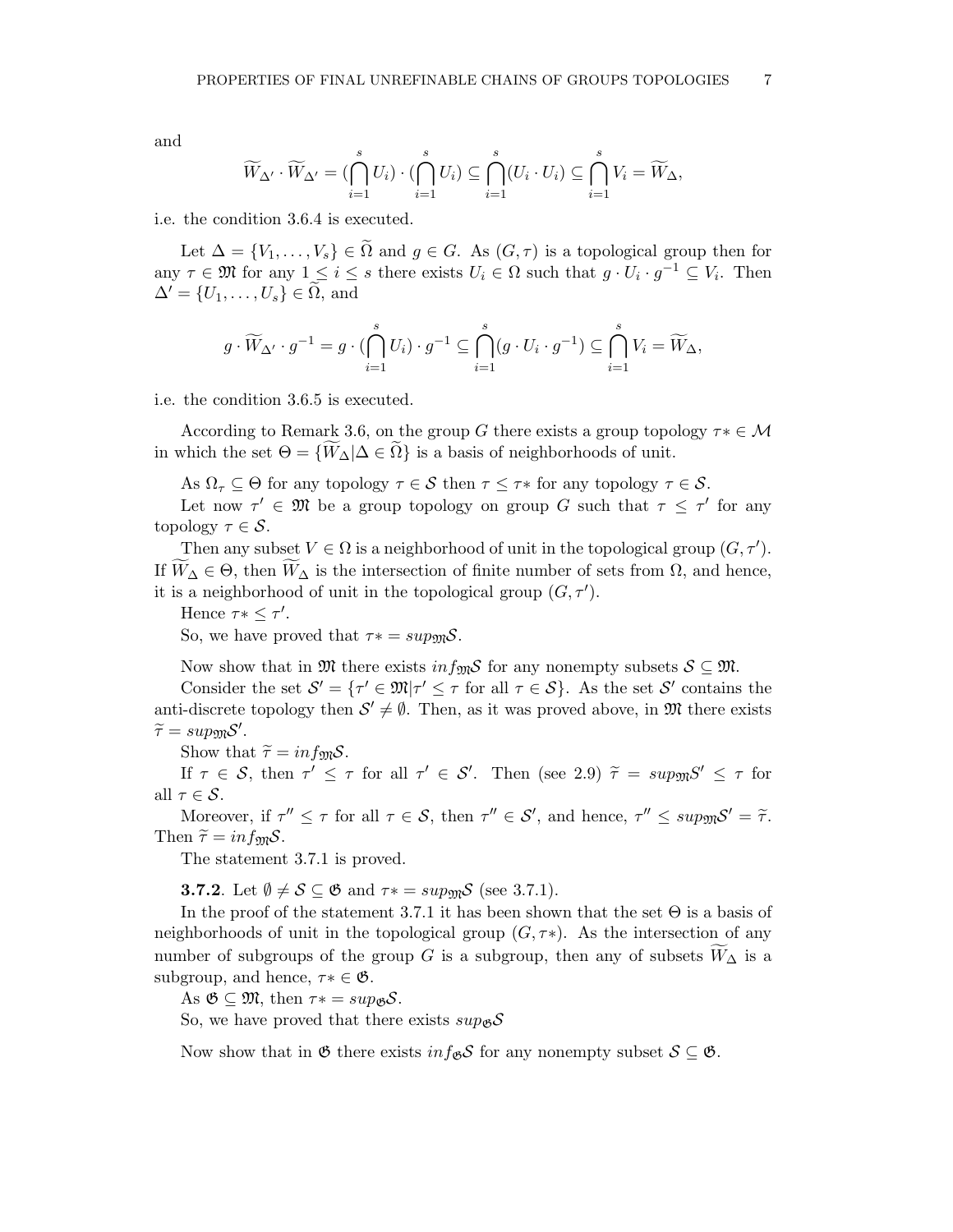#### 8 V. I. ARNAUTOV

If  $S' = \{ \tau' \in \mathfrak{G} | \tau' \leq \tau \text{ for all } \tau \in S \}$  then as in the proof of the statement 3.7.1 is proved that  $sup_{\mathcal{B}} \mathcal{S}' = inf_{\mathcal{B}} \mathcal{S}$ .

The statement 3.7.2 is proved.

The proof of the statement 3.7.3 is analogues to proofs of the statement 3.7.2.

**3.7.4**. Let  $\emptyset \neq \mathcal{S} \subseteq \mathfrak{S}$  and  $\tau* = \text{supp}\mathcal{S}$  (see 3.7.1). We shall show that  $\tau* \in \mathfrak{S}$ . In the proof of the statement 3.7.1 it has been proved that the set  $\Theta = {\overline{W_\Delta|\Delta \in \Omega}}$ is a basis of neighborhoods of unit in the topological group  $(G, \tau^*)$ .

Let  $\Delta = \{V_1, \ldots, V_s\} \in \Omega$ . As for any topology  $\tau \in \mathfrak{S}$  in topological group  $(G, \tau)$ left and right uniform structures coincide, then (see Remark 3.2) for any number  $1 \leq i \leq s$  there exists  $U_i \in \Omega$  such that  $g \cdot U_i \cdot g^{-1} \subseteq V_i$  for all  $g \in G$ . Then  $\Delta' = \{U_1, \ldots, U_s\} \in \Omega$ , and

$$
g \cdot W_{\Delta'} \cdot g^{-1} = g \cdot \left(\bigcap_{i=1}^s U_i\right) \cdot g^{-1} \subseteq \bigcap_{i=1}^s (g \cdot U_i \cdot g^{-1}) \subseteq \bigcap_{i=1}^s V_i = W_{\Delta}
$$

for any  $g \in G$ , i.e.  $\tau^* \in \mathfrak{S}$ .

As  $\mathfrak{S} \subseteq \mathfrak{M}$ , then  $\tau* = sup_{\mathfrak{S}}\mathcal{S}$ .

So, we have proved that there exists  $sup_{\mathfrak{S}}\mathcal{S}$ .

Now show that in G there exists  $inf_{\mathfrak{S}} \mathcal{S}$  for any nonempty subsets  $\mathcal{S} \subseteq \mathfrak{S}$ .

If  $S' = \{ \tau' \in \mathfrak{S} | \tau' \leq \tau \text{ for all } \tau \in S \}$  then, as in the proof of the statement 3.7.1, is proved that  $sup_{\mathfrak{S}} \mathcal{S}' = inf_{\mathfrak{S}} \mathcal{S}$ .

The statement 3.7.4 is proved.

**3.7.5**. Let  $\emptyset \neq \mathcal{S} \subseteq \mathfrak{C}$  and  $\tau* = \text{sup}_{\mathfrak{M}} \mathcal{S}$  (see 3.7.1).

It is easy to notice that in the proof of Proposition 4.4.11 in [1] the requirement of commutative of the group is not essential, and hence, this proof with little modification can be applied for proofs of that the topological group  $(G, \tau^*)$  is a pre-compact, i.e. that  $\tau^* \in \mathfrak{C}$ .

As  $\mathfrak{C} \subseteq \mathfrak{M}$ , then  $\tau* = sup_{\mathfrak{C}}\mathcal{S}$ .

Now show that in  $\mathfrak C$  there exists  $inf_{\mathfrak C} S$  for any nonempty subsets  $S \subseteq \mathfrak C$ .

Consider the set  $\mathcal{S}' = \{ \tau' \in \mathfrak{C} | \tau' \leq \tau \text{ for all } \tau \in \mathcal{S} \}.$  As in the proof of the statement 3.7.1, it is proved that  $sup_{\mathcal{C}} \mathcal{S}' = inf_{\mathcal{C}} \mathcal{S}$ .

The statement 3.7.5 is proved, and hence, the theorem is completely proved.

**3.8. Definition.** Let  $\mathfrak{A}$  be any lattice and  $a, b \in \mathfrak{A}$ . If  $a < b$  and between elements a and b there exist no other elements in the lattice  $\mathfrak A$  then we shall say that the element b covers the element a in the lattice  $\mathfrak{A}$  (see [3], p. 15), also we shall write  $a \prec_{\mathfrak{A}} b$ .

Notice, that if  $\mathfrak A$  is a sublattice of a lattice  $(\mathfrak B, \lt)$  and  $a, b \in \mathfrak A$ , then  $a \prec_{\mathfrak A} b$  does not follows that  $a \prec_{\mathfrak{B}} b$ , but from that  $a \prec_{\mathfrak{B}} b$  follows that  $a \prec_{\mathfrak{A}} b$ .

**3.9. Definition.** As it is usual (see [3], [6]), a lattice  $\mathfrak{A}$  l is called a modular lattice<sup>1</sup> if in it the following condition is true:

<sup>&</sup>lt;sup>1</sup>Such lattices sometimes are called Dedekind.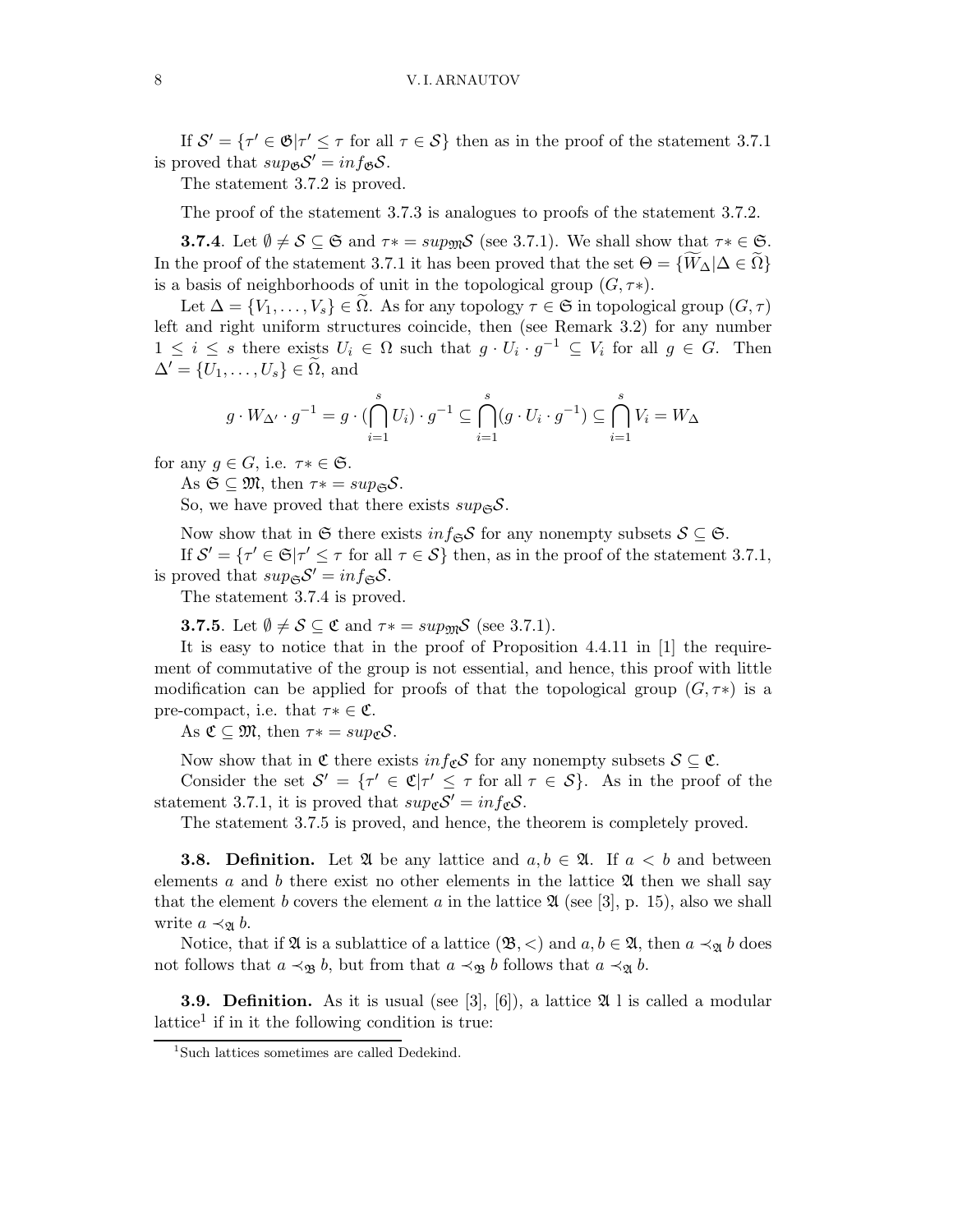If  $a, b, c \in \mathfrak{A}$  and  $a \leq c$ , then  $\sup_{\mathfrak{A}} \{a, \inf_{\mathfrak{A}} \{b, c\} \} = \inf_{\mathfrak{A}} \{ \sup_{\mathfrak{A}} \{a, b\}, c \}.$ 

It is easy to notice that any sublattice of a modular lattice is a modular lattice.

**3.10. Theorem.** Let  $\mathfrak{A}$  be a modular lattice and  $a, b \in \mathfrak{A}$ . Then the following statements are true:

**3.10.1**. If  $a = a_1 \prec_{\mathfrak{A}} a_2 \prec_{\mathfrak{A}} \ldots \prec_{\mathfrak{A}} a_n = b$  (i.e. this chain is a unrefinable chain of the lattice  $\mathfrak{A}$ ) and  $a = b_1 < b_2 < \ldots < a_k = b$ , then  $k \leq n$ , and  $k = n$  if and only if  $a = b_1 \prec_{\mathfrak{A}} b_2 \prec_{\mathfrak{A}} \ldots \prec_{\mathfrak{A}} a_k = b$  (see [6], pp. 191 and 192);

**3.10.2**. If  $a, b, c \in \mathfrak{A}$  and  $a \prec_{\mathfrak{A}} b$ , then  $sup_{\mathfrak{A}}\{a, c\} \preceq_{\mathfrak{A}} sup_{\mathfrak{A}}\{b, c\}$  and  $inf_{\mathfrak{A}}\{a, c\} \preceq_{\mathfrak{A}} inf_{\mathfrak{A}}\{b, c\}$  (see [5], p. 213, theorem 4).

**3.11. Proposition.** Let G be a group,  $\tau_1$  and  $\tau_2$  be group topologies on the group G,  $\Omega_1$  and  $\Omega_2$  be some basis of neighborhoods of unit in topological groups  $(G, \tau_1)$  and  $(G, \tau_2)$ , accordingly. Then the following statements are equivalent:

**3.11.1**. For any neighborhoods of unit  $V_1 \in \Omega_1$  and  $U_1 \in \Omega_2$  there exist  $V_2 \in \Omega_1$ and  $U_2 \in \Omega_2$  such that  $V_2 \cdot U_2 \subseteq U_1 \cdot V_1$ ;

**3.11.2**. For any neighborhoods of unit  $V_1 \in \Omega_1$  and  $U_1 \in \Omega_2$  there exist  $V_2 \in \Omega_1$ and  $U_2 \in \Omega_2$  such that  $U_2 \cdot V_2 \subseteq V_1 \cdot U_1$ ;

**3.11.3**. The set  $\Omega_3 = \{U \cdot V | V \in \Omega_1, U \in \Omega_2\}$  is a basis of neighborhoods of unit in the topological group  $(G, \tau_3)$ , where  $\tau_3 = inf_{\mathfrak{M}}\{\tau_1, \tau_2\}$  in the lattice  $\mathfrak{M}$  of all group topologies on the group G.

**Proof.** In the beginning, we shall prove, that  $2.11.1 \Rightarrow 3.11.2$ 

Let  $V_0 \in \Omega_1$  and  $U_0 \in \Omega_2$ . There exist  $V_1 \in \Omega_1$  and  $U_1 \in \Omega_2$  such that  $V_1^{-1} \subseteq V_0$ and  $U_1^{-1} \subseteq U_0$ . As the statement 3.11.1 is executed then there exist  $V_2 \in \Omega_1$  and  $U_2 \in \Omega_2$  such that  $V_2 \cdot U_2 \subseteq U_1 \cdot V_1$  and also there exist  $V_3 \in \Omega_1$  and  $U_3 \in \Omega_2$  such that  $V_3^{-1} \subseteq V_2$  and  $U_3^{-1} \subseteq U_2$ .

As  $(a \cdot b)^{-1} = b^{-1} \cdot a^{-1}$  for any  $a, b \in G$  then

$$
U_3 \cdot V_3 = ((U_3)^{-1})^{-1} \cdot (V_3^{-1})^{-1} = ((V_3^{-1}) \cdot (U_3^{-1}))^{-1} \subseteq
$$
  

$$
\subseteq (V_2 \cdot U_2)^{-1} \subseteq (U_1 \cdot V_1)^{-1} = V_1^{-1} \cdot U_1^{-1} \subseteq V_0 \cdot U_0,
$$

i.e. the statement 3.11.2 is executed.

The further proof of the theorem can be found in ([7], the proof of the Theorem 3.2).

**3.12. Proposition.** Let G be a group,  $\tau_1$  and  $\tau_2$  be group topologies on G,  $\Omega_1$  and  $\Omega_2$  be some basis of neighborhoods of unit in topological groups  $(G, \tau_1)$ and  $(G, \tau_2)$ , accordingly. If for any neighborhood of unit  $V_1 \in \Omega_1$  there exist such  $V_2 \in \Omega_1$  and  $U_2 \in \Omega_2$  that  $g \cdot V_2 \cdot g^{-1} \subseteq V_1$ , for any  $g \in U_2$ , then for group topologies  $\tau_1$  and  $\tau_2$  the statement 3.11.2 is true, and hence, each of statements 3.11.1 – 3.11.3 is true.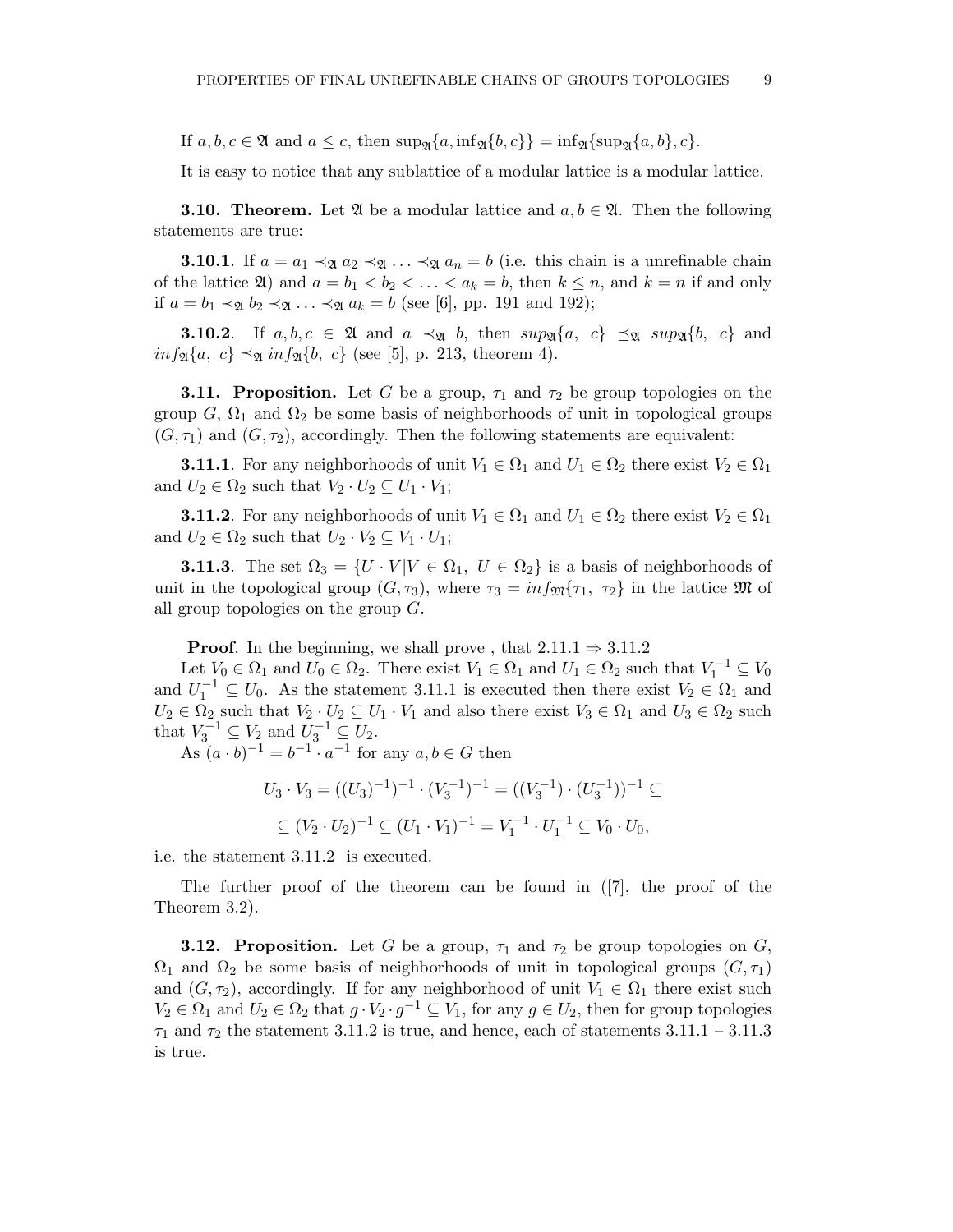**Proof.** Let  $V_1 \in \Omega_1$  and  $U_1 \in \Omega_2$ . There exist  $V_2 \in \Omega_1$  and  $U_2 \in \Omega_2$  such that  $V_2 \subseteq V_1, U_2 \subseteq U_1$  and  $g \cdot V_2 \cdot g^{-1} \subseteq V_1$  for any  $g \in U_2$ . Then  $g \cdot V_2 = g \cdot V_2 \cdot g^{-1} \cdot g \subseteq V_1 \cdot g$ for any  $g \in U_2$ , and hence,  $U_2 \cdot V_2 \subseteq V_1 \cdot U_2 \subseteq V_1 \cdot U_1$ , i.e. the statement 3.11.2 is true, and hence each of statements  $3.11.1 - 3.11.3$  is true.

The proposition is completely proved.

**3.13. Corollary.** Let G be a group and  $\tau_1$  be a group topology such that in the topological group  $(G, \tau_1)$  the right and left uniform structures coincide. Then for any group topology  $\tau_2$  the pair of topologies  $\tau_1$  and  $\tau_2$  satisfies each of statements  $3.11.1 - 3.11.3.$ 

Really, for any topology  $\tau_2$  the set  $U = G$  is a neighborhood of unit in the topological group  $(G, \tau_2)$ , and according to Remark 3.2, for any neighborhood  $V_1$  of unit in the topological group  $(G, \tau_1)$  there exists a neighborhood  $V_2$  in the topological group  $(G, \tau_1)$  such that  $g \cdot V_2 \cdot g^{-1} \subseteq V_1$  for any  $g \in G$ . Then, from the previous proposition, the truths the corollary follows.

**3.14. Proposition.** For any group  $G$  the following statements are true:

**3.14.1**. The lattice  $\mathfrak{N}$  of all group topologies on the group G in each of which the topological group possesses a basis of neighborhood of unit consisting of normal subgroups is a sublattice of the lattice  $\mathfrak{M}$  of all group topologies on the group  $G$ ;

**3.14.2**. The lattice  $\mathfrak{S}$  of all group topologies on the group G in each of which right and left uniform structures coincide is a sublattice of the lattice  $\mathfrak{M}$  of all group topologies on the group  $G$ 

**3.14.3**. The lattice  $\mathfrak C$  of all group topologies on the group G in each of which topological group is a precompact group is a sublattice of the lattice M of all group topologies on the group  $G$ .

# Proof.

**3.14.1**. Let  $\tau_1$  and  $\tau_2 \in \mathfrak{N}$ ,  $\Omega_1$  and  $\Omega_2$  be some basis of neighborhoods of unit in topological groups  $(G, \tau_1)$  and  $(G, \tau_2)$ , accordingly, consisting from normal subgroups.

As the intersection of any number of normal subgroups is a normal subgroup then from the proof of the statement 3.7.1 follows, that topological group  $(G, \text{sup}_{\mathfrak{M}}\{\tau_1, \tau_2\})$  possesses of basis of neighborhoods of unit, which will consist from normal subgroups, i.e.  $sup_{\mathfrak{M}} {\tau_1, \tau_2} \in \mathfrak{N}$ .

Moreover, according to the statement 3.11.3, the set  $\{U \cdot V \mid U \in \Omega_1, V \in \Omega_2\}$ is a basis of neighborhoods of unit in the topological group  $(G, inf_{\mathfrak{M}}\{\tau_1, \tau_2\})$ . As product of two normal subgroups is a normal subgroup, then  $inf_{\mathfrak{M}}\{\tau_1, \tau_2\} \in \mathfrak{N}$ .

The statement 3.14.1 is proved.

**3.14.2**. Let  $\tau_1, \tau_2 \in \mathfrak{S}$  and  $\Omega_1$  and  $\Omega_2$  be some basis of neighborhoods of unit in topological groups  $(G, \tau_1)$  and  $(G, \tau_2)$ , accordingly. Then (see 3.7.1) the set  $\Omega_3 = \{U \cap V | U \in \Omega_1, V \in \Omega_2\}$  is a basis of neighborhoods of unit in the topological group  $(G, \text{sup}_{\mathfrak{M}}\{\tau_1, \tau_2\}).$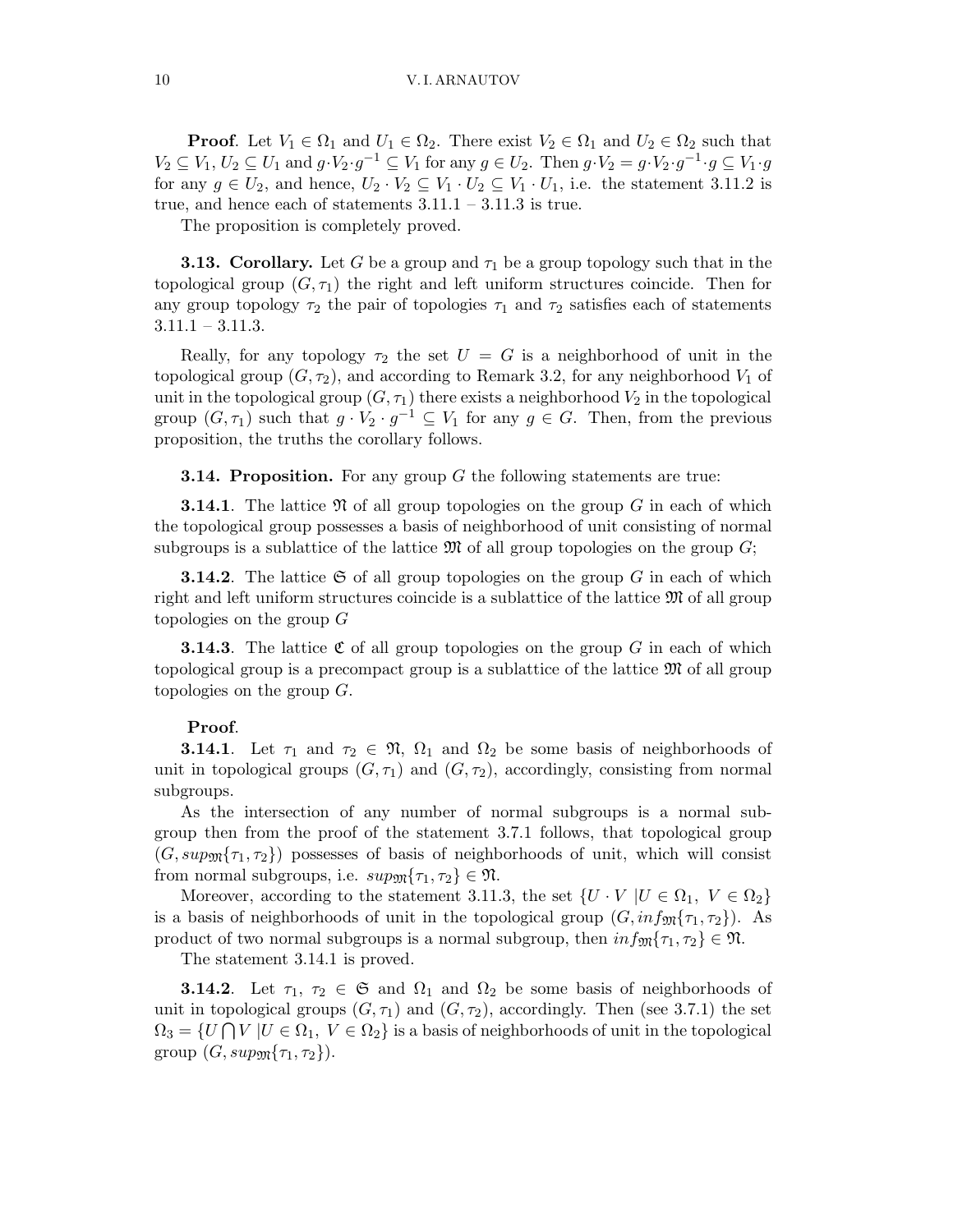If  $U \cap V \in \Omega_3$ , then there exist such  $U_1 \in \Omega_1$  and  $V_1 \in \Omega_2$  that  $g \cdot U_1 \cdot g^{-1} \subseteq U$ and  $g \cdot V_1 \cdot g^{-1} \subseteq V$  for any  $g \in G$ . Then  $U_1 \cap V_1 \in \Omega_3$  and

$$
g \cdot (U_1 \bigcap V_1) \cdot g^{-1} \subseteq (g \cdot U_1 \cdot g^{-1}) \bigcap (g \cdot V_1 \cdot g^{-1}) \subseteq U \bigcap V
$$

for any  $g \in G$ , i.e.  $sup_{\mathfrak{M}} {\tau_1, \tau_2} \in \mathfrak{S}$ .

Moreover, from Corollary 3.13 and the statement 3.11.3, it follows that the set  $\Omega_4 = \{U \cdot V \mid U \in \Omega_1, V \in \Omega_2\}$  is a basis of neighborhoods of unit in the topological group  $(G, inf_{\mathfrak{M}}\{\tau_1, \tau_2\}).$ 

If  $U \cdot V \in \Omega_4$  then there exist such  $U_1 \in \Omega_1$  and  $V_1 \in \Omega_2$  that  $g \cdot U_1 \cdot g^{-1} \subseteq U$ and  $g \cdot V_1 \cdot g^{-1} \subseteq V$  for any  $g \in G$ . Then  $U_1 \cdot V_1 \in \Omega_4$  and

$$
g \cdot (U_1 \cdot V_1) \cdot g^{-1} = (g \cdot U_1 \cdot g^{-1}) \cdot (g \cdot V_1 \cdot g^{-1}) \subseteq U \cdot V
$$

for any  $g \in G$ , i.e.  $inf_{\mathfrak{M}} {\tau_1, \tau_2} \in \mathfrak{S}$ .

The statement 3.14.2 is proved.

**3.14.3**. If  $\tau_1$  and  $\tau_2 \in \mathfrak{C}$  then in the proof of the statement 3.7.5, it has been proved that  $sup_{\mathfrak{M}} {\tau_1, \tau_2} \in \mathfrak{C}$ .

Moreover, from Definition 3.3 it follows that every group topology which is weaker than some precompact topology itself is a precompact topology then  $inf_{\mathfrak{M}}\{\tau_1,\tau_2\}$  is a precompact topology, i.e.  $inf_{\mathfrak{M}}\{\tau_1,\tau_2\} \in \mathfrak{C}$ .

The proposition 3.14 is completely proved.

# 4 The basic results

### 4.1. Proposition. Let:

 $-G$  be a group;

–  $\mathfrak{M}$  be the lattice of all group topologies on the group  $G$ ;

 $-\tau_1$  and  $\tau_2$  be such group topologies that topological groups  $(G, \tau_1)$  and  $(G, \tau_2)$ possess basis of neighborhoods of unit consisting of subgroups.

If for any neighborhood  $V_0$  of unit in the topological group  $(G, \tau_1)$  there exist neighborhoods  $V_1$  and  $U_1$  of units in topological groups  $(G, \tau_1)$  and  $(G, \tau_2)$ , accordingly, such that  $g \cdot V_1 \cdot g^{-1} \subseteq V_0$  for any  $g \in U_1$ , then the topological group  $(G, inf_{\mathfrak{M}}\{\tau_1, \tau_2\})$  possesses a basis of neighborhoods of unit, consisting of subgroups.

**Proof.** Let  $\Omega_1$  and  $\Omega_2$  be basis of neighborhoods of units in topological groups  $(G, \tau_1)$  and  $(G, \tau_2)$ , accordingly, consisting of subgroups.

From Proposition 3.12 and the statement 3.11.3 it follows that the set  $\Omega_3 = \{V \cdot U \mid V \in \Omega_1, U \in \Omega_2\}$  is a basis of neighborhoods of unit in the topological group  $(G, inf_{\mathfrak{M}}\{\tau_1, \tau_2\}).$ 

For any  $V \in \Omega_1$  and  $U \in \Omega_2$  we shall consider the subgroup  $W(V, U)$  which is generated by the set  $V \cdot U$ , i.e.  $W(V, U) = \langle V \cdot U \rangle$ , and let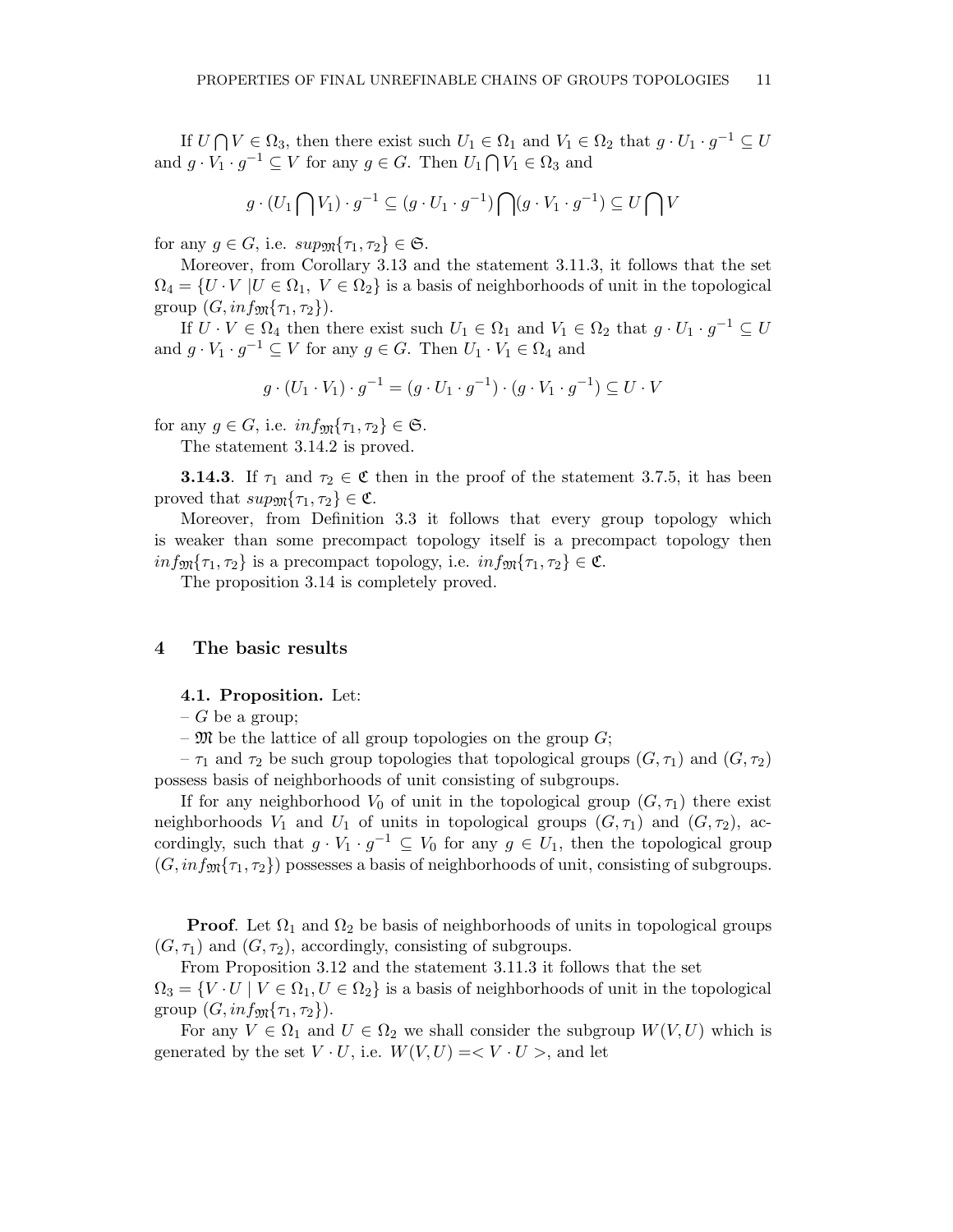$\Omega = \{W(V, U) \mid V \in \Omega_1, U \in \Omega_2\}.$  As  $V \cdot U \subseteq W(V, U)$ , then any set  $W(V, U)$  is a neighborhood of unit in the topological group  $(G, inf_{\mathfrak{M}}{\tau_1, \tau_2})$ , i.e.  $\Omega$  consists of neighborhoods of unit of the topological group  $(G, inf_{\mathfrak{M}}\{\tau_1, \tau_2\}).$ 

If now  $V_0 \cdot U_0 \in \Omega_3$  then there exist such  $V_1 \in \Omega_1$  and  $U_1 \in \Omega_2$ , that  $g \cdot V_1 \cdot g^{-1} \subseteq V_0$ for any  $g \in U_1$ .

As  $\Omega_3$  is a basis of neighborhoods of unit in the topological group  $(G, inf_{\mathfrak{M}}\{\tau_1, \tau_2\})$ then there exist such  $V_1 \in \Omega_1$  and  $U_1 \in \Omega_2$  that  $V_2 \subseteq V_1$ ,  $U_2 \subseteq U_1$  and  $(V_2 \cdot U_2)^{-1} \subseteq V_1 \cdot U_1.$ 

Show that  $\langle V_2 \cdot U_2 \rangle \subseteq V_0 \cdot V_0$ .

Assume the contrary, i.e. that  $\langle V_2 \cdot U_2 \rangle \nsubseteq V_0 \cdot V_0$ . Then there exist such integers  $k_1, \ldots, k_n$  from the set  $\{1, -1\}$  and elements  $b_1, b_2, \ldots, b_n$  from  $V_2 \cdot U_2$  that  $b = b_1^{k_1} \cdot b_2^{k_2} \cdot \ldots \cdot b_n^{k_n} \notin V_0 \cdot U_0.$ 

As  $V_2 \cdot U_2 \subseteq V_1 \cdot U_1$  and  $(V_2 \cdot U_2)^{-1} \subseteq V_1 \cdot U_1$ , then  $b_i^{k_i} \in V_1 \cdot U_1$  for any  $1 \le i \le n$ , and hence,  $b_i^{k_i} = v_i \cdot u_i$ , where  $v_i \in V_1$  and  $u_i \in U_1$  for all  $1 \leq i \leq n$ . Then  $b = (v_1 \cdot u_1) \cdot \ldots \cdot (v_n \cdot u_n).$ 

For every  $1 \leq s \leq n-1$  by induction we shall define element  $g_s$ , we put  $g_1 = u_1$ and  $g_{s+1} = g_k \cdot u_{k+1}$ . As  $U_1$  is a subgroup, then  $g_s \in U_1$  for any  $1 \leq s \leq n-1$ . Then  $g_s \cdot v_{s+1} \cdot g_s^{-1} \in V_1 \subseteq V_0$ , and as  $V_0$  is a subgroup, then  $b = (v_1 \cdot u_1) \cdot \ldots \cdot (v_n \cdot u_n) =$ 

$$
v_1(\cdot u_1 \cdot v_2 \cdot g_1^{-1}) \cdot (g_1 \cdot u_2 \cdot v_3 \cdot g_2^{-1}) \cdot \ldots \cdot (g_{n-2} \cdot u_{n-1} \cdot v_{n-1} \cdot g_{n-1}^{-1}) \cdot g_{n-1} \cdot u_n =
$$
  

$$
v_1(\cdot g_1 \cdot v_2 \cdot g_1^{-1}) \cdot (g_2 \cdot v_3 \cdot g_2^{-1}) \cdot \ldots \cdot (g_{n-1} \cdot v_{n-1} \cdot g_{n-1}^{-1}) \cdot g_n \in V_0 \cdot U_0.
$$

We have obtained a contradiction with the choice of element b. Hence,  $\langle V_2 \cdot U_2 \rangle \subseteq$  $V_0 \cdot U_0$  and hence, in the topological group  $(G, inf_{\mathfrak{M}}{\tau_1, \tau_2})$  the set  $\{< V \cdot U > |$  $V \in \Omega_1, U \in \Omega_2$  is a basis of neighborhoods of unit consisting from subgroups.

The proposition is completely proved.

**4.2. Proposition.** If G is a group and  $\mathfrak{A}$  is a sublattice of the lattice  $\mathfrak{M}$  of all group topologies on the group  $G$  such that for any two group topologies from  $\mathfrak A$  one of statements  $3.11.1 - 3.11.4$  is true, then the lattice  $\mathfrak{A}$  is modular.

**Proof.** Let  $\tau_1$ ,  $\tau_2$ ,  $\tau_3 \in \mathfrak{A}$  be such group topologies that  $\tau_1 \leq \tau_3$  and  $\Omega_1$ ,  $\Omega_2$ ,  $\Omega_3$ be basis of neighborhoods of unit in topological groups  $(G, \tau_1), (G, \tau_2)$  and  $(G, \tau_3)$ , accordingly. Then, from the proof of the statement 3.11.3 it follows that sets:

 $\Omega_4 = \{ W \cdot V | V \in \Omega_2, \ W \in \Omega_3 \};$  $\Omega_5 = \overline{\{U \cap V | U \in \Omega_1, V \in \Omega_2\}};$  $\Omega_6 = \{ U \bigcap (W \cdot V) | U \in \Omega_1, \ V \in \Omega_2, \ W \in \Omega_3 \};$  $\Omega_7 = \{ W \cdot (V \cap U) | U \in \Omega_1, V \in \Omega_2, W \in \Omega_3 \}$ are basis of neighborhoods of unit, accordingly, in topological groups:  $(G, inf_{m} {\tau_3, \tau_2});$  $(G, supp_{\mathfrak{M}}\{\tau_1, \tau_2\});$  $(G, \text{sup}_{\mathfrak{M}}\{\tau_1, \text{inf}_{\mathfrak{M}}\{\tau_3, \tau_2\}\});$  $(G, inf_{\mathfrak{M}}\{\tau_3, supp_{\mathfrak{M}}\{\tau_1, \tau_2\}\}).$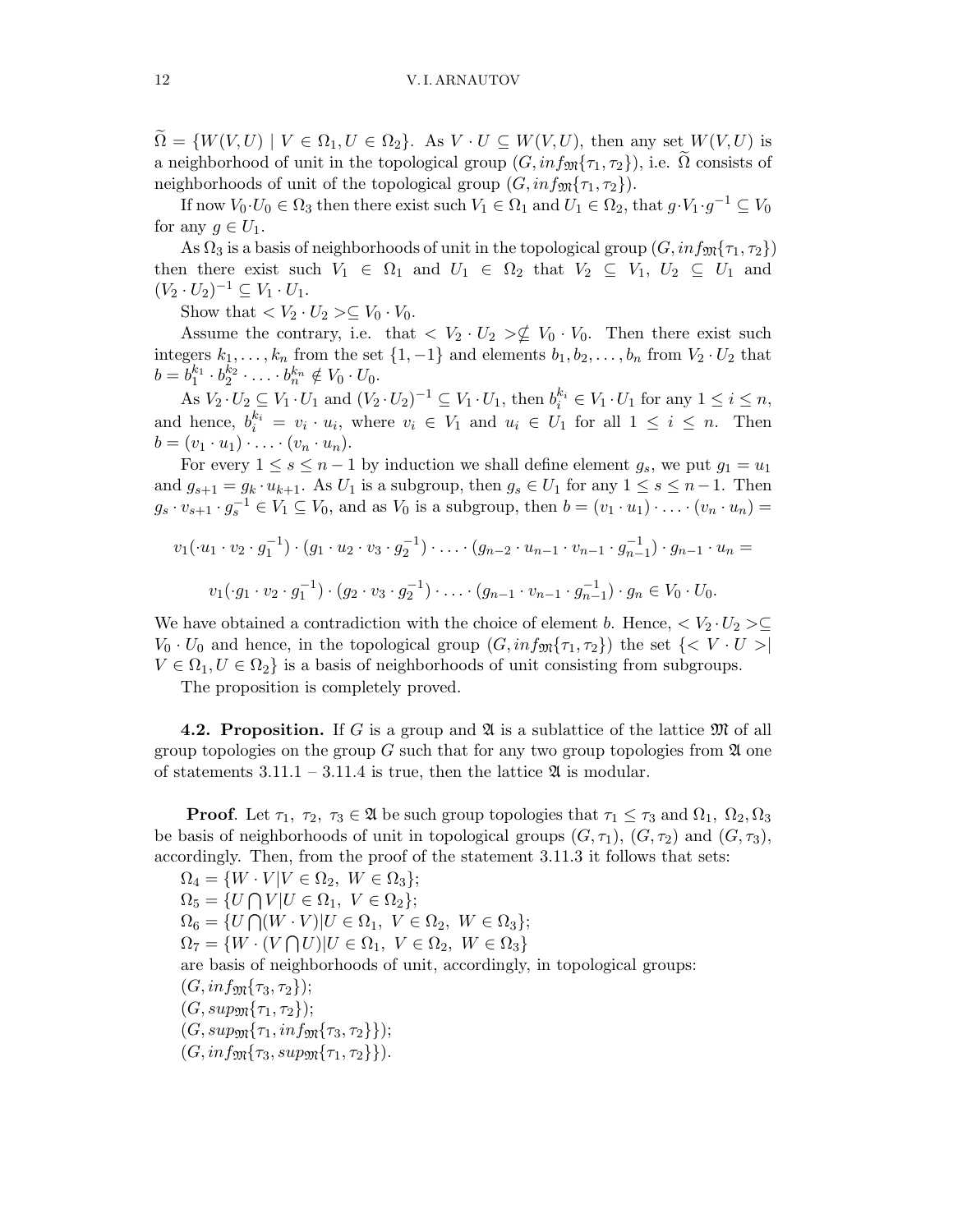If  $U \cap (W \cdot V) \in \Omega_6$ , then there exists such  $U_1 \in \Omega_1$  that  $U_1 \cdot U_1 \subseteq U$ , and as  $\tau_1 \leq \tau_3$  then there exists such  $W_1 \in \Omega_3$  that  $W_1 \subseteq U_1 \cap W$ . Then  $W_1 \cdot (V \cap U_1) \in \Omega_7$ and

$$
W_1 \cdot (V \bigcap U_1) \subseteq (W_1 \cdot U_1) \bigcap (W_1 \cdot V) \subseteq (U_1 \cdot U_1) \bigcap (W \cdot V) \subseteq U \bigcap (W \cdot V),
$$

and hence,  $sup_{\mathfrak{M}}\{\tau_1, inf_{\mathfrak{M}}\{\tau_3, \tau_2\}\}\leq inf_{\mathfrak{M}}\{\tau_3, supp_{\mathfrak{M}}\{\tau_1, \tau_2\}\}.$ 

Let now  $W \cdot (V \cap U) \in \Omega_7$ . There exists such  $U_1 \in \Omega_1$  that  $U_1 \cdot U_1 \subseteq U$ , and as  $\tau_1 \leq \tau_3$  then there exists such  $W_1 \in \Omega_3$  that  $W_1 \subseteq W$  and  $W_1^{-1} \subseteq U_1$ . Then  $U_1 \cap (W_1 \cdot V) \in \Omega_6$ . If  $u \in U_1 \cap (W_1 \cdot V)$  then  $u = w \cdot v$ , where  $w \in W_1$  and  $v \in V$ . Then  $v = w^{-1} \cdot u \in W^{-1} \cdot U_1 \subseteq U_1 \cdot U_1 \subseteq U$ , and hence,  $v \in V \cap U$ , i.e.  $u = w \cdot v \in W \cdot (V \cap U).$ 

From the arbitrariness of the element u it follows that  $U_1 \bigcap (W_1 \cdot V) \subseteq W \cdot (V \bigcap U)$ , and hence,  $inf_{\mathfrak{M}} {\tau_3, supp_{\mathfrak{M}} {\tau_1, \tau_2}} \geq sup_{\mathfrak{M}} {\tau_1, inf_{\mathfrak{M}} {\tau_3, \tau_2}}.$ 

Then  $inf_{\mathfrak{M}}\{\tau_3, supp_{\mathfrak{M}}\{\tau_1, \tau_2\} = supp_{\mathfrak{M}}\{\tau_1, inf_{\mathfrak{M}}\{\tau_3, \tau_2\}\}.$ As  $\mathfrak A$  is a sublattice of the lattice  $\mathfrak M$ , then

$$
inf_{\mathfrak{A}}\{\tau_3, sup_{\mathfrak{A}}\{\tau_1, \tau_2\}\} = inf_{\mathfrak{M}}\{\tau_3, sup_{\mathfrak{M}}\{\tau_1, \tau_2\}\} =
$$
  
= 
$$
sup_{\mathfrak{M}}\{\tau_1, inf_{\mathfrak{M}}\{\tau_3, \tau_2\}\} = sup_{\mathfrak{A}}\{\tau_1, inf_{\mathfrak{A}}\{\tau_3, \tau_2\}\},
$$

i.e. the lattice  $\mathfrak A$  is a modular lattice.

The theorem is completely proved.

**4.3. Corollary.** For any group  $G$  the following lattices are modular:

- The lattice  $\mathfrak N$  of all group topologies on the group G in which the topological group possesses a basis of neighborhoods of unit consisting of normal subgroups;

- The lattice  $\mathfrak S$  of all group topologies on the group G in which right and left uniform structures coincide;

- The lattice  $\mathfrak C$  of all group topologies on the group G in which the topological group is precompact.

**4.4. Theorem.** Let G be a group and  $\mathfrak{A}$  be a sublattice of the lattice  $\mathfrak{M}$  of all group topologies on G or it be a sublattice of the lattices  $\mathfrak{G}$  of all group topologies on G in which G possesses a basis of neighborhoods of unit consisting of subgroups. If  $\tau(G_{[i]}) \in \mathfrak{A}$  (them definition of  $\tau(G_{[i]})$  see 2.4 and 2.6) for any  $i \in \mathbb{N}$  and  $\tau_0$  and  $\tau_1$ are such group topologies from  $\mathfrak A$  that  $\tau_0 \prec_{\mathfrak A} \tau_1$  (the definition of  $\prec$  see in 3.8) and  $(\tau_0)_{G_{[k]}} = (\tau_1)_{G_{[k]}}$  (see 2.7) for some natural number k, then the following statements are true:

**4.4.1**. If  $n = min\{k | (\tau_0)_{G_{[k]}} = (\tau_1)_{G_{[k]}}\}$  then  $\tau_0 = inf_{\mathfrak{A}}\{\tau_1, (\tau_0)_{G_{[n-1]}}\};$ 

**4.4.2**. For any neighborhood V of unit in the topological group  $(G, \tau_1)$  there exist such neighborhoods  $V_1$  and  $W_1$  in topological groups  $(G, \tau_1)$  and  $(G,(\tau_0)_{G[n-1]})$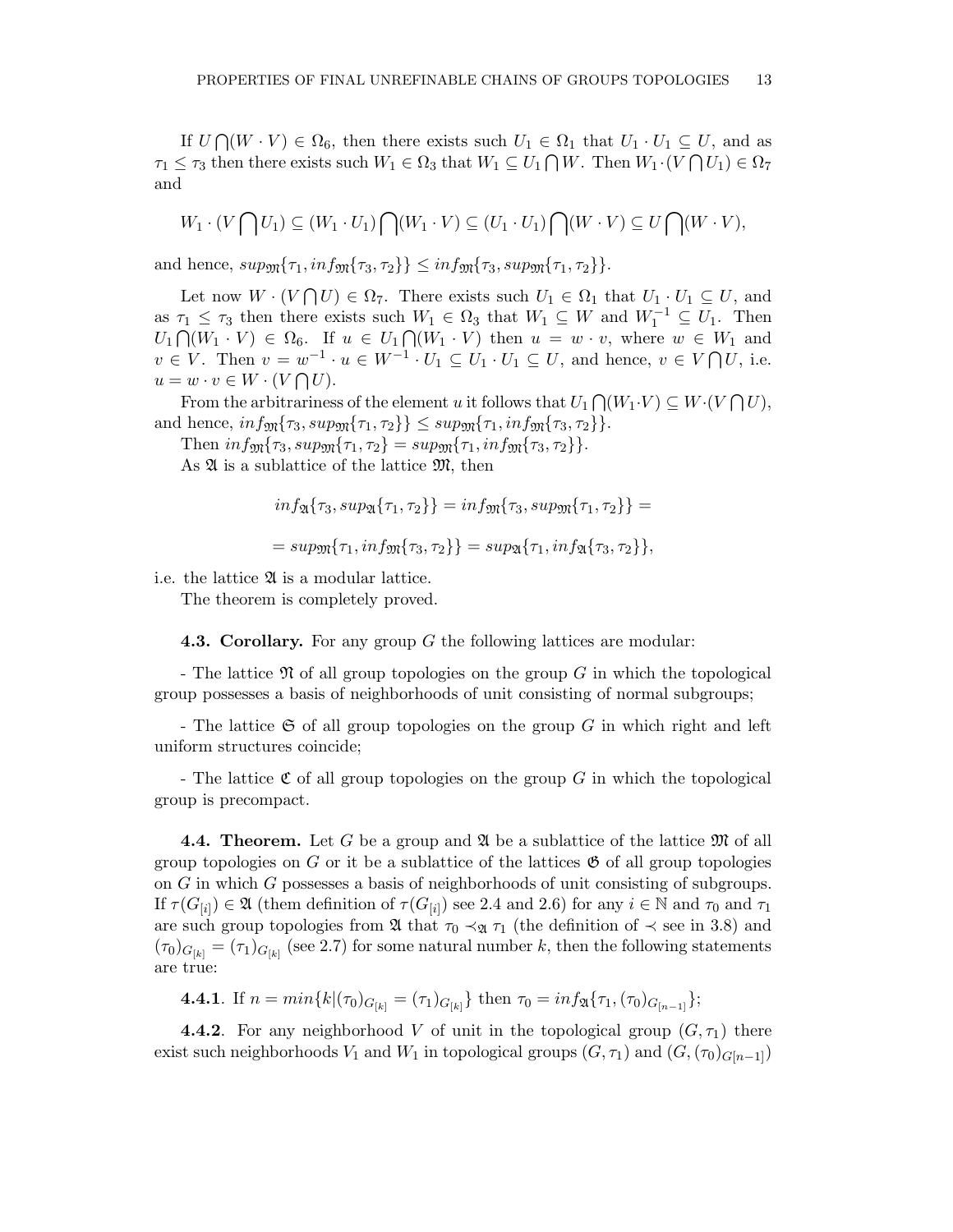(definition of number  $n$  see in the formulation of the statement 4.4.1), accordingly, that  $g \cdot V_1 \cdot g^{-1} \subseteq V$  for any element  $g \in W_1$ ;

**4.4.3**. If  $\tau$  is a group topology from  $\mathfrak{A}$  such that  $\tau_0 \leq \tau$ , then for any neighborhood V of unit in the topological group  $(G, \tau_1)$  there exist such neighborhoods  $V_1$  and U<sub>1</sub> of unit in topological groups  $(G, \tau_1)$  and  $(G, \tau)$ , accordingly, that  $g \cdot V_1 \cdot g^{-1} \subseteq V$ for any element  $q \in U_1$ ;

**4.4.** If  $\tau$  is a group topology from  $\mathfrak{A}$  such that  $\tau_0 \leq \tau$ , then  $\tau \leq_{\mathfrak{A}} sup_{\mathfrak{A}}{\tau, \tau_1};$ 

**4.4.5**. If  $\tau$  is a group topology from  $\mathfrak{A}$  then  $sup_{\mathfrak{A}}\{\tau, \tau_0\} \preceq_{\mathfrak{A}} sup_{\mathfrak{A}}\{\tau, \tau_1\}.$ 

#### Proof.

**4.4.1**. In the beginning we shall show that  $(\tau)_{G_{[i]}} \in \mathfrak{A}$ . From 2.6 and proofs of statements 3.7.1 and 3.7.2 it follows that

$$
\tau_{G_{[i]}} = \sup \mathfrak{M}\{\tau, \tau(G_{[i]})\} = \sup \mathfrak{A}\{\tau, \tau(G_{[i]})\} \in \mathfrak{A}.
$$

If  $\mathfrak A$  is a sublattice of the lattice  $\mathfrak M$  of all group topologies on  $G$ , then

$$
\tau_{G_{[i]}} = \text{sup} \pi, \tau(G_{[i]})\} = \text{sup} \pi, \tau(G_{[i]})\} \in \mathfrak{A}.
$$

If  $\mathfrak A$  is a sublattice of the lattice  $\mathfrak G$  of all group topologies on G in which group G possesses a basis of neighborhoods of unit consisting of subgroups, then

$$
\tau_{G_{[i]}} = \sup \{ \tau, \tau(G_{[i]}) \} = \sup \{ \tau, \tau(G_{[i]}) \} \in \mathfrak{A}.
$$

So, we have proved that in both cases  $\tau_{G[i]} \in \mathfrak{A}$  for any  $\tau \in \mathfrak{A}$  and  $i \in \mathbb{N}$ .

As  $V \bigcap G_{n-1} \subseteq V$  for any neighborhood V of unit of the topological group  $(G, \tau_0)$  then  $\tau_0 \leq (\tau_0)_{G_{[n-1]}}$ , and hence,  $\tau_0 \leq \inf \mathfrak{A}(\tau_1, (\tau_0)_{G_{[n-1]}})$ .

From definition of the number *n* it follows that  $(\tau_0)_{G_{n-1}} < (\tau_1)_{G_{n-1}}$ . Then

$$
(inf_{\mathfrak{A}}\{\tau_1,(\tau_0)_{G_{[n-1]}}\})_{G_{[n-1]}} \leq (\tau_0)_{G_{[n-1]}} < (\tau_1)_{G_{[n-1]}},
$$

and hence,  $inf_{\mathfrak{A}}\{\tau_1, (\tau_0)_{G_{[n-1]}}\} < \tau_1$ .

So, we have received that  $\tau_0 \leq inf_{\mathfrak{A}}{\tau_1,(\tau_0)_{G_{[n-1]}}}<\tau_1$ . As  $\tau_0 \prec_{\mathfrak{A}} \tau_1$ , then  $\tau_0 = \inf_{\mathfrak{A}} {\{\tau_1, (\tau_0)_{G_{[n-1]}}\}}$ .

The statement 4.4.1 is proved.

**4.4.2**. Let V be a neighborhood of unit in the topological group  $(G, \tau_1)$  and  $V_0$ be such neighborhood of unit in the topological group  $(G, \tau_1)$  that  $V_0 \cdot V_0 \subseteq V$ . From definition of the numbers  $n$  it follows, that there exists such neighborhood  $U$  of unit in topological group  $(G, \tau_0)$  that  $U \cap G_{[n]} \subseteq V_0$ .

There exist such neighborhoods  $U_1$  of unit in the topological group  $(G, \tau_0)$  and  $V_0$  in the topological group  $(G, \tau_1)$  that  $U_1^{-1} \cdot U_1 \cdot U_1 \cdot U_1^{-1} \subseteq U$  and  $V_1 \subseteq V_0 \cap U_1$ . Then  $W_1 = U_1 \cap G_{[n-1]}$  will be a neighborhood of unit in the topological group  $(G,(\tau_0)_{G_{[n-1]}}).$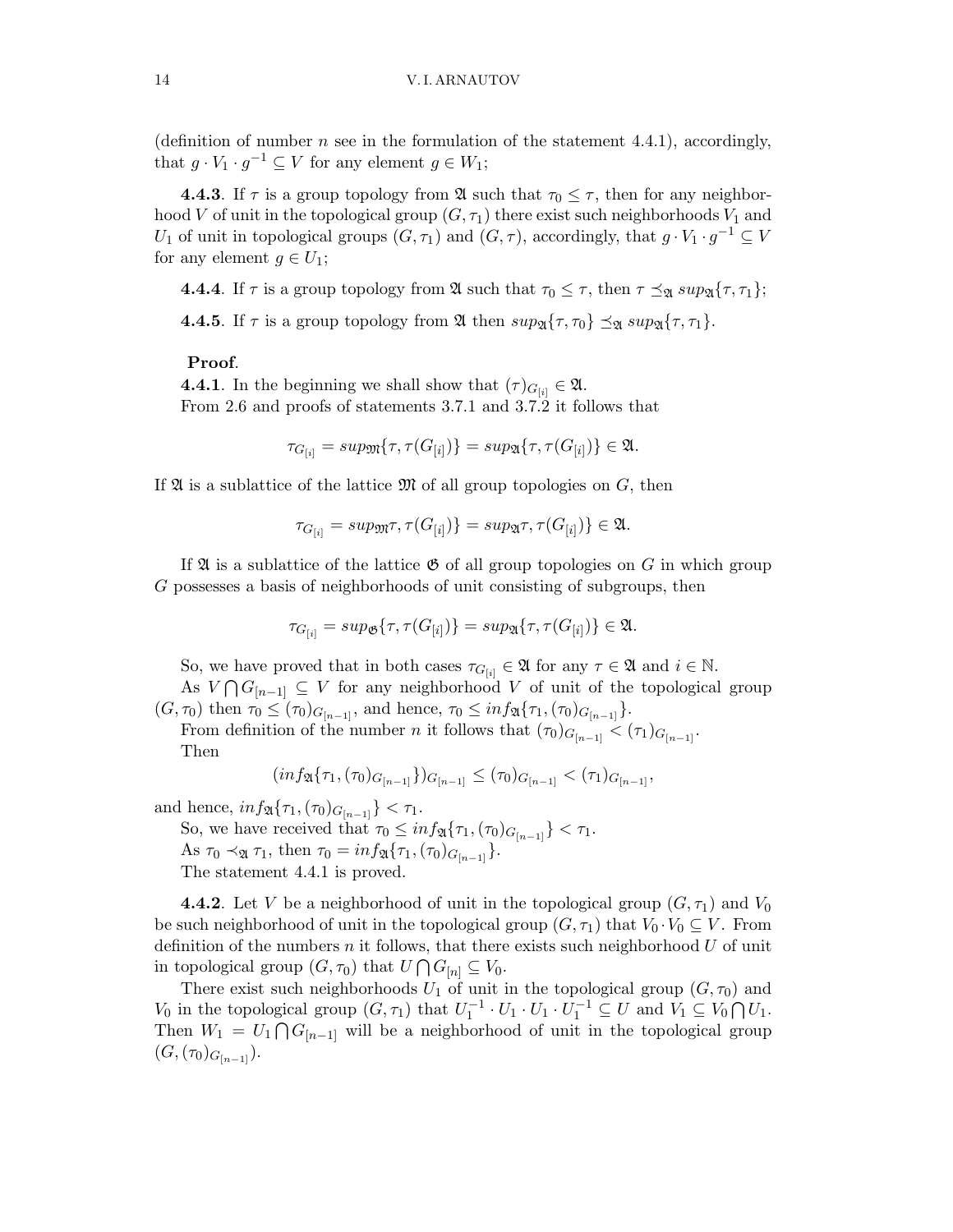As  $g^{-1} \cdot a \cdot g \cdot a^{-1} \in [G_{n-1}, G] \subseteq G_{[n]}$  and  $g^{-1} \cdot a \cdot g \cdot a^{-1} \in U_1^{-1} \cdot U_1 \cdot U_1^{-1} \subseteq U$ for any elements  $g \in V_1$  and  $a \in W_1$ , then

$$
a \cdot g \cdot a^{-1} = g \cdot (g^{-1} \cdot a \cdot g \cdot a^{-1}) \in V_1 \cdot (U \cap G_{[n]}) \subseteq V_0 \cdot V_0 \subseteq V
$$

for any elements  $g \in V_1$  and  $a \in W_1$ , i.e.  $a \cdot V_1 \cdot a^{-1} \subseteq V$  for any element  $a \in W_1$ .

The statement 4.4.2 is proved.

**4.4.3**. Let V be a neighborhood of unit in the topological group  $(G, \tau_1)$  and  $V_0$ be such neighborhood of unit in the topological group  $(G, \tau_1)$  that  $V_0 \cdot V_0 \cdot V_0^{-1} \subseteq V$ . According to the statement 4.4.2 there exist such neighborhoods  $V_1$  and  $W_1$  of unit in topological groups  $(G, \tau_1)$  and  $(G,(\tau_0)_{G[n-1]})$ , accordingly, that  $V_1 \subseteq V_0$  and  $g \cdot V_1 \cdot g^{-1} \subseteq V$  for any element  $g \in W_1$ .

If  $\mathfrak A$  is a sublattice of the lattice  $\mathfrak M$  of all group topologies on  $G$ , then from Proposition 3.12 and statement 3.11.3 it follows that the set  $U = V_1 \cdot W_1$  is a neighborhood of unit in the topological group  $(G, inf_{\mathfrak{M}}{\tau_1,(\tau_0)_{G[n-1]}})$ , and as  $inf_{\mathfrak{M}}\{\tau_1,(\tau_0)_{G[n-1]}\} = inf_{\mathfrak{A}}\{\tau_1,(\tau_0)_{G[n-1]}\}$  then  $U = V_1 \cdot W_1$  is a neighborhood of unit in the topological group  $(G, inf_{\mathfrak{A}}\{\tau_1,(\tau_0)_{G[n-1]}\})$  in this case.

If  $\mathfrak A$  is a sublattice of the lattice  $\mathfrak G$  of all group topologies on G in which G possesses a basis of neighborhoods of unit consisting of subgroups, then from Corollary 4.3 and Proposition 4.1 it follows that the topological group  $(G, inf_{\mathfrak{M}}\{\tau_1, (\tau_0)_{G[n-1]}\})$ possesses a basis of neighborhoods of unit consisting of subgroups, and hence,  $inf_{\mathfrak{M}}\{\tau_1,(\tau_0)_{G[n-1]}\}\in \mathfrak{G}$ . As  $\mathfrak{G}\subseteq \mathfrak{M}$ , then  $inf_{\mathfrak{M}}\{\tau_1,(\tau_0)_{G[n-1]}\}$  =  $inf_{\mathfrak{G}}\{\tau_1,(\tau_0)_{G[n-1]}\}\,$  and as  $\mathfrak A$  is a sublattice of the lattice  $\mathfrak G$ , then

$$
inf_{\mathfrak{M}}\{\tau_1,(\tau_0)_{G[n-1]}\}=inf_{\mathfrak{G}}\{\tau_1,(\tau_0)_{G[n-1]}\}=inf_{\mathfrak{A}}\{\tau_1,(\tau_0)_{G[n-1]}\}.
$$

and hence also in this case  $U = V_1 \cdot W_1$  is a neighborhood of unit in the topological group  $(G, inf_{\mathfrak{A}}\{\tau_1, (\tau_0)_{G[n-1]}\}).$ 

So, we have proved that in both cases the set  $U = V_1 \cdot W_1$  is a neighborhood of unit in the topological group  $(G, inf_{\mathfrak{A}}\{\tau_1,(\tau_0)_{G[n-1]}\}).$ 

As (see definition of number n)  $(\tau_1)_{G[n-1]} \neq (\tau_0)_{G[n-1]}$  then

$$
(\tau_1)_{G[n-1]} > (\tau_0)_{G[n-1]} = ((\tau_0)_{G[n-1]})_{G[n-1]} \geq (inf_{\mathfrak{A}} \{\tau_1, (\tau_0)_{G[n-1]}\}_{G[n-1]})_{G[n-1]}.
$$

Then  $\tau_1 > \inf_{\mathfrak{A}} {\{\tau_1, (\tau_0)_{G[n-1]}\}} \geq \tau_0$ . As  $\tau_0 \prec_{\mathfrak{A}} \tau_1$  then  $\inf_{\mathfrak{A}} {\{\tau_1, (\tau_0)_{G[n-1]}\}} = \tau_0$ , and hence,  $U = V_1 \cdot W_1$  is a neighborhood of unit in the topological group  $(G, \tau_0)$ .

As  $\tau_0 \leq \tau$  then  $U = V_1 \cdot W_1$  is a neighborhood of unit in the topological group  $(G, \tau)$  too.

If now  $b \in U = V_1 \cdot W_1$  then there exist such elements  $v \in V_1$  and  $w \in W_1$  that  $b = v \cdot w$ . Then

$$
b \cdot a \cdot b^{-1} = v \cdot w \cdot a \cdot w^{-1} \cdot v^{-1} \in V_1 \cdot (w \cdot V_1 \cdot w^{-1}) \cdot V_1^{-1} \subseteq V_0 \cdot V_0 \cdot V_0^{-1} \subseteq V.
$$

The statement 4.4.3 is proved.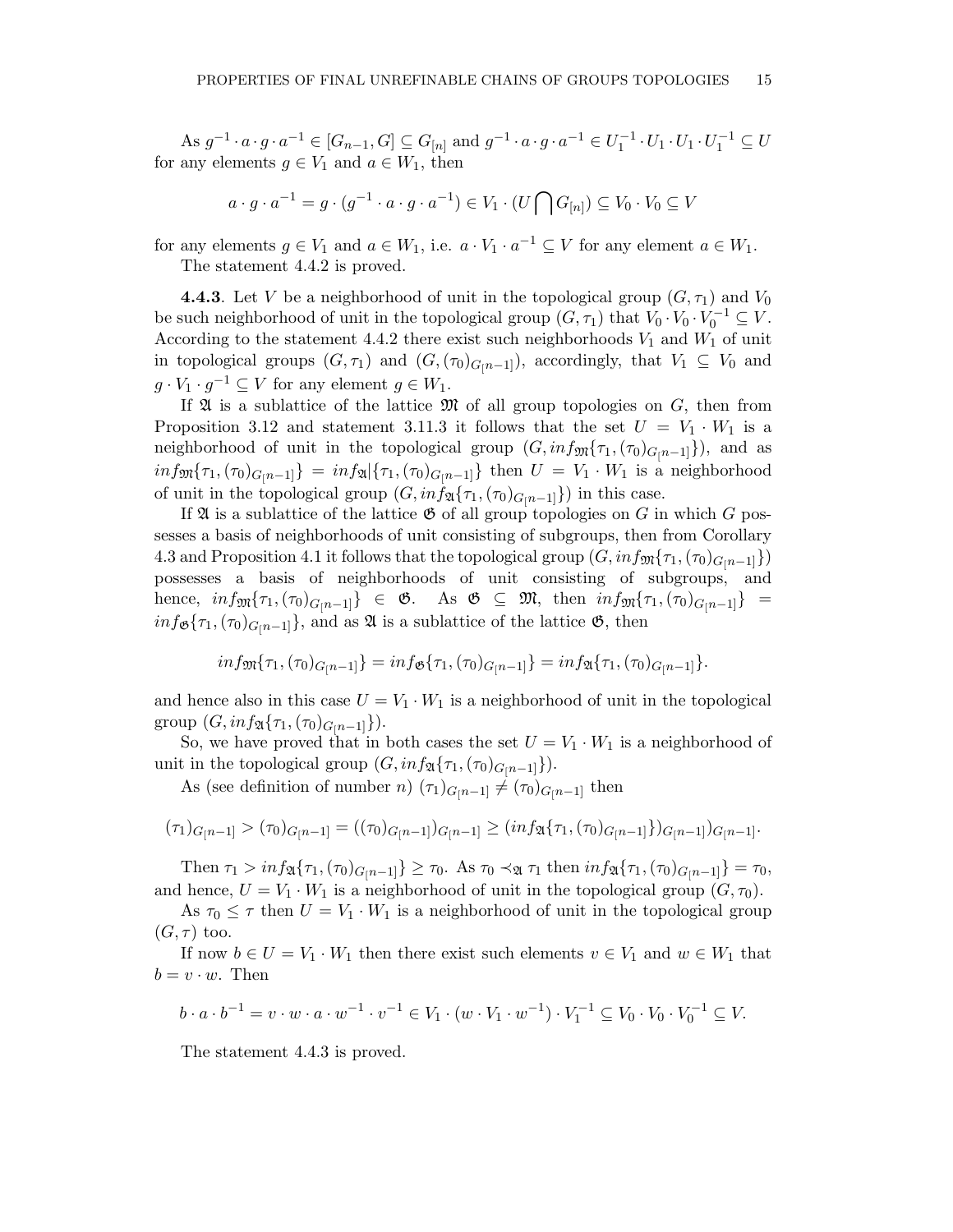**4.4.4**. Assume the contrary, i.e. that  $supp_{\mathfrak{A}}\{\tau,\tau_1\} < \tau' < \tau$  for some group topology  $\tau' \in \mathfrak{A}$ .

Consider the set  $\mathfrak{A}' = {\tau_0, \tau_1, \tau, \tau', \sup_{\mathfrak{A}} {\tau, \tau_1}}.$  We shall check that  $\mathfrak{A}'$  is a sublattice of the lattice A.

Let  $\tau_2, \tau_3 \in \mathfrak{A}'$ .

The following two cases are possible:

- These topology are comparable among themselves;

- These topology are not comparable among themselves.

Let topologies  $\tau_2$  and  $\tau_3$  be comparable among themselves, and let  $\tau_2 \leq \tau_3$ . Then  $\inf_{\mathfrak{A}} {\tau_2, \tau_3} = \tau_2 \in \mathfrak{A}' \text{ and } \sup_{\mathfrak{A}} {\tau_2, \tau_3} = \tau_3 \in \mathfrak{A}'.$ 

Let now topologies  $\tau_2$  and  $\tau_3$  be not comparable among themselves. As  $\tau_0 < \tau_1 <$  $sup_{\mathfrak{A}}\{\tau,\tau_1\}$  and  $\tau_0 < \tau < \tau' < sup_{\mathfrak{A}}\{\tau,\tau_1\}$ , then either  $\tau_2 = \tau_1$  and  $\tau_3 \in \{\tau,\tau'\}$ , or  $\tau_3 = \tau_1$  and  $\tau_2 \in {\lbrace \tau, \tau' \rbrace}$ .

We assume, for definiteness, that  $\tau_2 = \tau_1$ , and  $\tau_3 \in {\tau, \tau'}$ .

As  $\sup_{\mathfrak{A}} \{\tau, \tau_1\} < \tau' < \tau$ , then  $\sup_{\mathfrak{A}} \{\tau, \tau_1\} \leq \sup_{\mathfrak{A}} \{\tau', \tau_1\} \leq \sup_{\mathfrak{A}} \{\tau, \tau_1\}$ . Then  $\sup_{\mathfrak{A}}\{\tau',\tau_1\}=\sup_{\mathfrak{A}}\{\tau,\tau_1\},\$ and hence,  $\sup_{\mathfrak{A}}\{\tau_2,\tau_3\}=\sup_{\mathfrak{A}}\{\tau,\tau_1\}\in\mathfrak{A}'.$ 

Moreover, as  $\tau_2$  and  $\tau_3$  are not comparable, then  $\tau_0 \leq \inf_{\mathfrak{A}} {\tau_2, \tau_3} < \tau_2 = \tau_1$ , and as  $\tau_0 \prec_{\mathfrak{A}} \tau_1$  then  $\inf_{\mathfrak{A}} {\tau_2, \tau_3} = \tau_0 \in \mathfrak{A}'$ .

So, we have proved that  $\mathfrak{A}'$  is a sublattice of the lattice  $\mathfrak{A}$ , and hence,  $\mathfrak{A}'$  is a sublattice of the lattice  $\mathfrak{M}$  for the case when  $\mathfrak{A}$  is a sublattice of the lattice  $\mathfrak{M}$ .

Now show that  $\mathfrak{A}'$  is a sublattice of the lattice  $\mathfrak{M}$  also for the case when  $\mathfrak{A}$  is a sublattice of the lattice G.

In the proof of the statement 3.7.2 it has been proved that  $\sup_{\mathfrak{M}} S = \sup_{\mathfrak{G}} S$ , for any subset  $S \subseteq \mathfrak{G}$ , and as  $\mathfrak{A}$  is a sublattice of the lattice  $\mathfrak{G}$  then

 $\sup_{\mathfrak{A}'} {\tau_2, \tau_3} = \sup_{\mathfrak{A}} {\tau_2, \tau_3} = \sup_{\mathfrak{B}} {\tau_2, \tau_3} = \sup_{\mathfrak{B}} {\tau_2, \tau_3}.$ Moreover:

If topologies  $\tau_2$  and  $\tau_3$  are comparable among themselves and  $\tau_2 \leq \tau_3$ , then  $\inf_{\mathfrak{A}} \{\tau_2, \tau_3\} = \tau_2 = \inf_{\mathfrak{M}} \{\tau_2, \tau_3\}.$ 

If topologies  $\tau_2$  and  $\tau_3$  are not comparable among themselves as it was been proved above,  $\tau_2 = \tau_1$ , and  $\tau_3 \in {\tau, \tau'}$ . As  $\tau_0 < \tau_3$ , then from the statement 4.4.3 and Proposition 4.1 it follows that  $\inf_{\mathfrak{M}} {\tau_2, \tau_3} \in \mathfrak{G}$ , and hence,  $\inf_{\mathfrak{M}} {\tau_2, \tau_3} =$  $\inf_{\mathfrak{G}} \{ \tau_2, \tau_3 \} = \inf_{\mathfrak{A}'} \{ \tau_2, \tau_3 \}.$ 

So, we have proved that  $\mathfrak{A}'$  is a sublattice of the lattice  $\mathfrak{M}$  in both cases.

Now show that  $(\mathfrak{A}',<)$  is a modular lattice.

For this purpose, as it agrees with Proposition 4.2 we need to check that for any two topologies  $\tau_2, \tau_3 \in \mathfrak{A}'$  the statement 3.11.1 is true.

So, let  $\tau_2, \tau_3 \in \mathfrak{A}'$ .

If these topologies are comparable among themselves and  $\tau_2 \leq \tau_3$ , then for any neighborhoods  $U_0$  and  $V_0$  of unit in topological groups  $(G, \tau_2)$  and  $(G, \tau_3)$ , accordingly, there exist such neighborhoods  $U_1$  and  $V_1$  in topological groups  $(G, \tau_2)$  and  $(G, \tau_3)$ , accordingly, that  $U_1 \cdot U_1 \subseteq U_0$  and  $V_1 \subseteq U_1$ . Then  $V_1 \cdot U_1 \subseteq U_1 \cdot U_1 \subseteq U_0 \subseteq$  $U_0 \cdot V_0$ , i.e. in this case the statement 3.11.1 is true.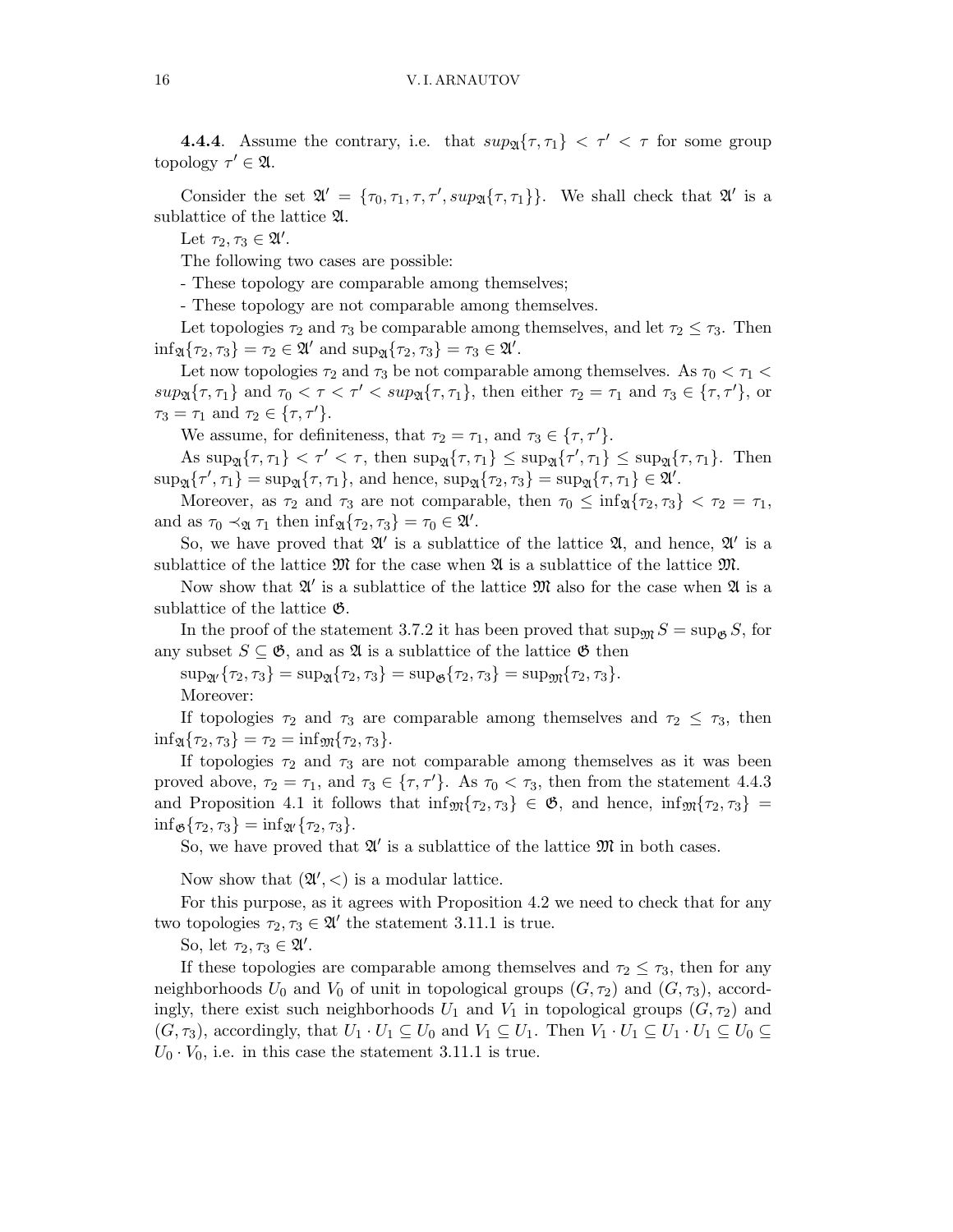If topologies  $\tau_2$  and  $\tau_3$  are not comparable between themselves, then one of them is equal to  $\tau_1$ , and the second belongs to the set  $\{\tau, \tau'\}.$ 

We admit, for definiteness, that  $\tau_2 = \tau_1$  and  $\tau_3 \in {\tau, \tau'}$ . Then  $\tau_3 > \tau_0$ , and for the pair of topologies  $\tau_2$  and  $\tau_3$  applying both the statement 4.4.3 and Proposition 3.12, we shall receive, that in this case for topologies  $\tau_2$  and  $\tau_3$  the statement 3.11.1 is true.

So, we have received that for any pair topologies from  $\mathfrak{A}'$  the statement 3.11.1 is true, and, according to Proposition 4.2, the lattice  $\mathfrak{A}'$  is modular. Then

 $\tau' = \inf_{\mathfrak{A}'} \{ \sup_{\mathfrak{A}'} \{ \tau_1, \tau \}, \tau' \} = \sup_{\mathfrak{A}'} \{ \tau, \inf \{ \tau_1, \tau' \} \} = \sup_{\mathfrak{A}'} \{ \tau, \tau_0 \} = \tau.$ 

We have obtained the contradiction with the choice of the topology  $\tau'$ . The statement 4.4.4 is proved.

**4.4.5**. Let  $\tau$  be a group topology from  $\mathfrak{A}$ .

As  $\tau_0 \leq \sup\{\tau, \tau_0\}$ , then taking into account the statement 4.4.4, we receive that

$$
sup_{\mathfrak{A}}\{\tau,\tau_1\}=sup_{\mathfrak{A}}\{sup_{\mathfrak{A}}\{\tau,\tau_0\},\tau_1\}\preceq_{\mathfrak{A}}sup_{\mathfrak{A}}\{sup_{\mathfrak{A}}\{\tau,\tau_0\},\tau_0\}=sup_{\mathfrak{A}}\{\tau,\tau_0\}.
$$

The theorem is completely proved.

4.5. Corollary. Let G be a nilpotent group,  $\mathfrak{A}$  be a sublattice of the lattice  $\mathfrak{M}$ of all group topologies, or it be a sublattice of the lattice  $\mathfrak{G}$  of all group topologies in each of which the group  $G$  possesses a basis of neighborhoods of unit consisting of subgroups. If  $\tau(G_{[i]}) \in \mathfrak{A}$  for any  $i \in \mathbb{N}$ ,  $\tau_0$  and  $\tau_1$  are such group topologies from  $\mathfrak{A}$ , that  $\tau_0 \prec_{\mathfrak{A}} \tau_1$  then the following statements are true:

**4.5.1.** If 
$$
n = min\{k | (\tau_0)_{G_{[k]}} = (\tau_1)_{G_{[k]}}\}
$$
, then  $\tau_0 = inf_{\mathfrak{A}}\{\tau_1, (\tau_0)_{G_{[n-1]}}\}$ ;

**4.5.2**. If  $\tau$  is a group topology on the group G such that  $\tau_0 \leq \tau$ , then for any neighborhood V of unit in topological group  $(G, \tau_1)$  there exist neighborhoods  $V_1$  and  $U_1$  of unit in topological groups  $(G, \tau_1)$  and  $(G, \tau)$ , accordingly, such that  $g \cdot V_1 \cdot g^{-1} \subseteq V$  for any element  $g \in U_1$ ;

**4.5.3**. If  $\tau$  is a group topology from  $\mathfrak{A}$  such that  $\tau_0 \leq \tau$  then  $sup_{\mathfrak{A}} {\{\tau, \tau_1\}} \preceq_{\mathfrak{A}} \tau$ ;

**4.5.4**. If  $\tau$  is a group topology from  $\mathfrak{A}$ , then  $sup_{\mathfrak{A}}\{\tau, \tau_1\} \preceq_{\mathfrak{A}} sup_{\mathfrak{A}}\{\tau, \tau_0\}.$ 

Really, as G is a nilpotent group, then  $G_{[k]} = \{e\}$  for some natural number k. Then  $(\tau_0)_{G_{[k]}} = \{e\} = (\tau_1)_{G_{[k]}}$ . Then from Theorem 4.4 the truth of the present corollary follows.

### 4.6. Theorem. Let:

 $-G$  be a group;

 $-2\ell$  be a sublattice of the lattice  $\mathfrak{M}$  of all group topologies, or it be a sublattice of the lattice  $\mathfrak G$  of all group topologies, in each of which the group G possesses a basis of neighborhoods of unit consisting of subgroups;

 $-\tau(G_{[i]}) \in \mathfrak{A}$  for all  $i \in \mathbb{N};$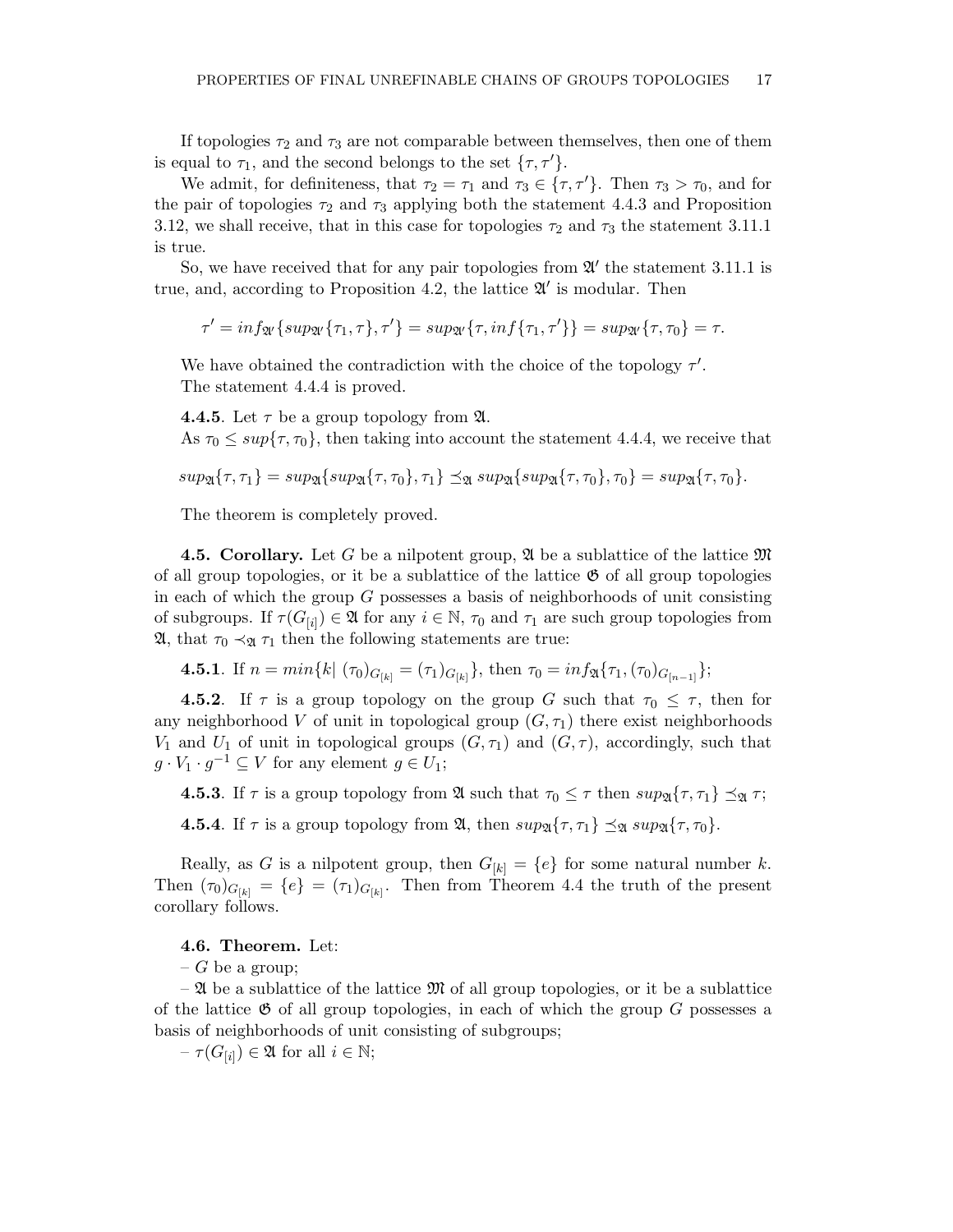#### 18 V. I. ARNAUTOV

 $-\tau_0 \prec_{\mathfrak{A}} \tau_1 \prec_{\mathfrak{A}} \ldots \prec_{\mathfrak{A}} \tau_n$  (i.e. this chain is a unrefinable chain of group topologies in  $\mathfrak{A}$ :

 $-\tau'_0 < \tau'_1 < \ldots < \tau'_m$  is a chain of group topologies from  $\mathfrak A$  such that  $\tau_0 = \tau'_0$ 0 and  $\tau'_m = \tau_n$ .

If  $(\tau_0)_{G_{[k]}} = (\tau_n)_{G_{[k]}}$  for some  $k \in \mathbb{N}$ , then  $m \leq n$ , and  $m = n$  if only if  $\tau'_0 \prec_{\mathfrak{A}} \tau'_1 \prec_{\mathfrak{A}} \ldots \prec_{\mathfrak{A}} \tau'_m.$ 

**Proof.** In the beginning we shall prove that  $n \leq m$ .

Assume the contrary, i.e. that  $m > n$ , and let n be least of the natural numbers for which there exist such chains of topologies.

As  $\tau_0 \prec_{\mathfrak{A}} \tau_1$  then  $n > 1$ , and hence,  $m > 2$ .

Then  $\tau_1 \nleq \tau_1'$  $T_1'$ , for otherwise the chain  $\tau_1 \prec_{\mathfrak{A}} \tau_2 \prec_{\mathfrak{A}} \ldots \prec_{\mathfrak{A}} \tau_n$  has length  $n-1$ , and the chain  $\tau_1 \leq \tau_1' < \tau_1' < \ldots < \tau_m' = \tau_n$  has length not less than  $m-1 > n-1$ , and it contradicts the choice of number n.

Moreover, as  $\tau_0 \prec_{\mathfrak{A}} \tau_1$  and  $\tau_0 = \tau'_0 < \tau'_1$  then  $\tau'_1 \nless \tau_1$ , and hence, topologies  $\tau_1$ and  $\tau_1'$  $n_1'$  are not comparable.

For each integer  $0 \leq j \leq n$  by induction we shall define a topology  $\tau''_j \in \mathfrak{A}$  as follows:

Put  $\tau''_0 = \tau'_1$  $T'_{1}$  and  $\tau''_{i+1} = \sup_{\mathfrak{A}} \{\tau_{i+1}, \tau''_{i}\}.$ 

As  $\tau_i \leq \tau_i'' \leq \tau_n$  for any  $0 \leq i \leq n$  then  $\tau_n'' = \tau_n$ . Then, according to the statement 4.4.5,  $\tau''_{i+1} = \sup_{\mathfrak{A}} \{ \tau_{i+1}, \tau''_i \} \preceq_{\mathfrak{A}} \sup_{\mathfrak{A}} \{ \tau_i, \tau''_i \} = \tau''_i$  $i''$  for any  $0 \le i \le n-1$ . If  $\tau''_s = \tau''_{s+1}$  for some integer  $0 \le s < n-1$  then the chain

$$
\tau_1' = \tau_0'' \preceq_{\mathfrak{A}} \ldots \preceq_{\mathfrak{A}} \tau_s'' \preceq_{\mathfrak{A}} \tau_{s+2}'' \preceq_{\mathfrak{A}} \ldots \preceq_{\mathfrak{A}} \tau_n'' = \tau_n = \tau_m'
$$

has length which does not surpass number  $n-1$ , and the chain  $\tau'_1 < \ldots < \tau'_m$  has length  $m-1$ .

This contradicts the choice of number n.

If  $s = n - 1$ , then  $\tau''_{n-1} = \tau_n = \tau'_m$  and hence the chain

$$
\tau_1' = \tau_0'' \preceq_{\mathfrak{A}} \ldots \preceq_{\mathfrak{A}} \tau_s'' \preceq_{\mathfrak{A}} \tau_{s+2}'' \preceq_{\mathfrak{A}} \ldots \preceq_{\mathfrak{A}} \tau_{n-1}'' = \tau_n = \tau_m'
$$

has length which does not surpass number  $n-1$ , and the chain  $\tau'_1 < \ldots < \tau'_m$  has length  $m-1$ .

This contradicts the choice of number  $n$  in this case, too.

Hence,  $\tau''_i$  $J''_j \neq \tau''_{j+1}$  for any  $0 \leq j \leq n-1$ .

As topologies  $\tau_1$  and  $\tau_1'$  $\tau_1'$  are not comparable, then  $\tau_1 < \tau_1''$ , and hence, we have received the chain  $\tau_1 \prec_{\mathfrak{A}} \tau_2 \prec_{\mathfrak{A}} \ldots \prec_{\mathfrak{A}} \tau_n$  which has length  $n-1$  and the chain  $\tau_1 < \tau_1'' \prec_{\mathfrak{A}} \ldots \prec_{\mathfrak{A}} \tau_n''$  which has length n.

This contradicts the choice of number n. Hence,  $m \leq n$ .

Let now  $m = n$  and assume that  $\tau'_l \nprec_{\mathfrak{A}} \tau'_{l+1}$  for some number  $0 \le l \le m - 1$ .

Then there is such topology  $\tau'' \in \mathfrak{A}$  that  $\tau'_l < \tau'' < \tau'_{l+1}$ .

Then the chain of topologies  $\tau'_0 < \ldots < \tau'_l < \tau'' < \tau'_{l+1} < \ldots < \tau'_m$  has length  $m + 1 > n$ .

We have received the contradiction with earlier proved.